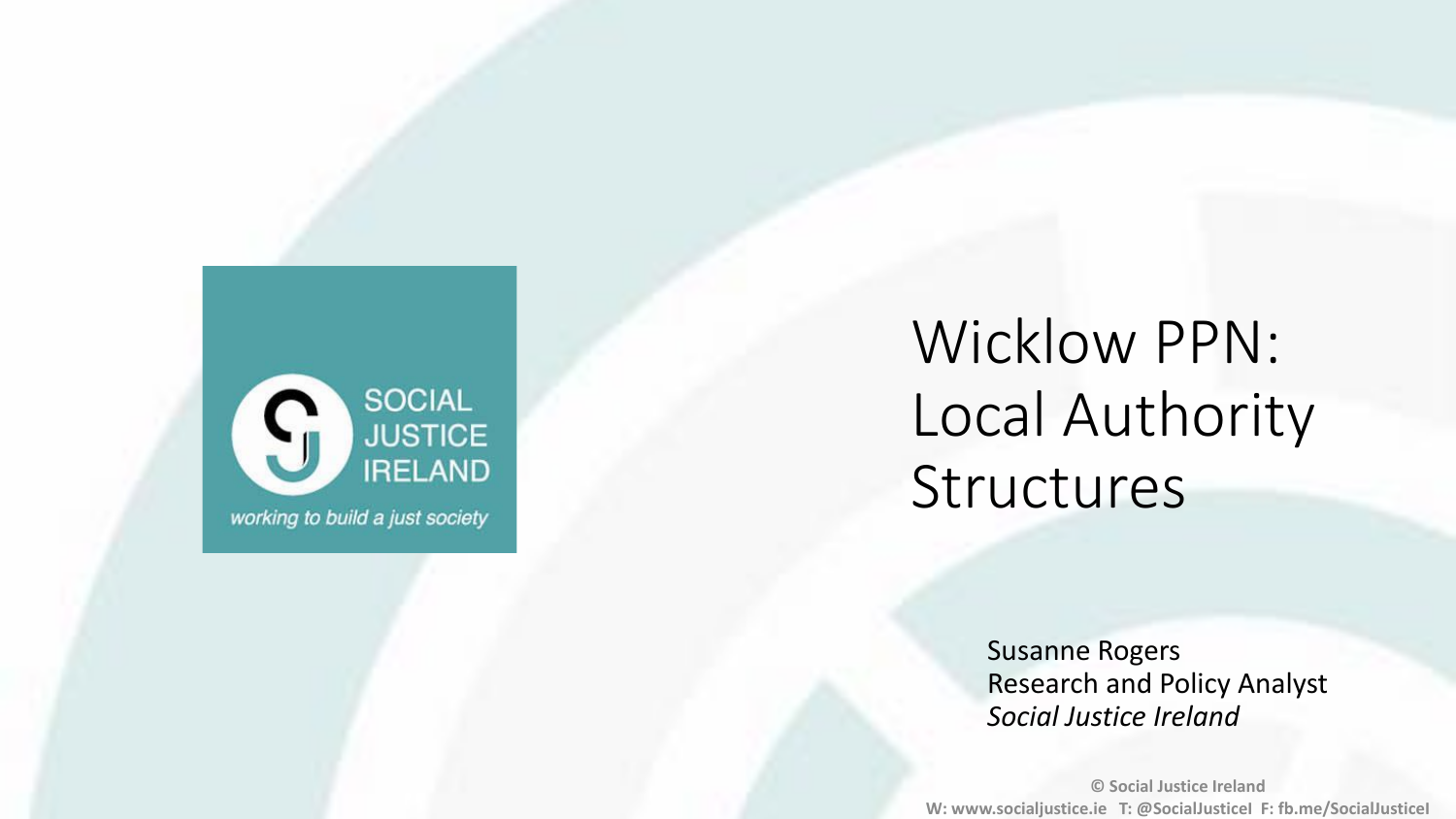# Structure of the Local Authority and Committees.

Structure and role of each element Policy areas covered by the Local Authority Stakeholders and their role How the PPNs can support local Government to shape policy for communities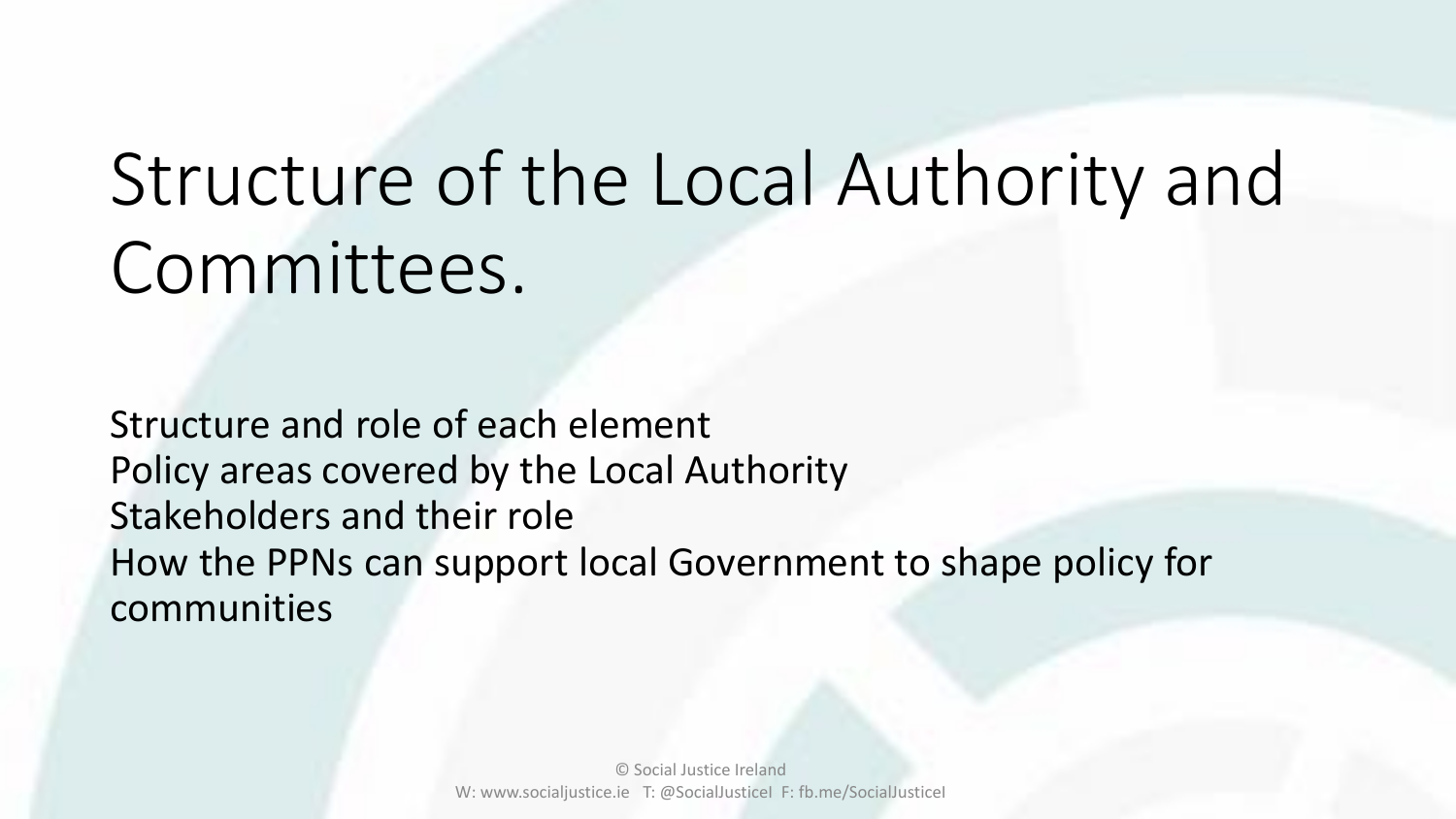# Local Authority

- **Local Government** functions are carried out by thirty-one local authorities
- The principal decision-making body
- Local electoral areas and the number of members
- The local authority is both the closest and most accessible form of Government to people in their local community.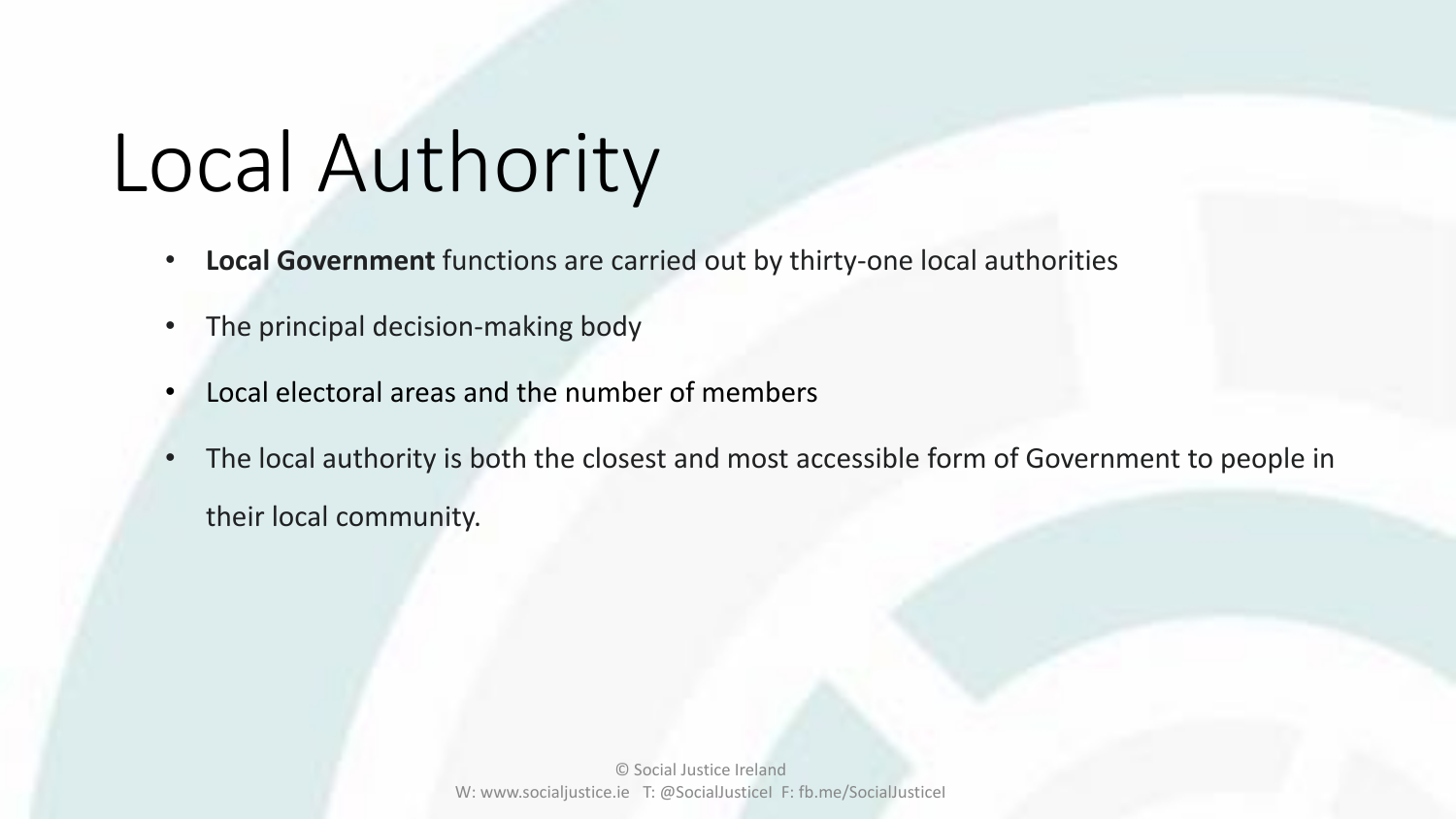### Functions of the Local Authority

Wicklow County Council has a remit in relation to housing, planning, community services, libraries, environment, climate action and biodiversity, roads & transport, water & waste water, arts, heritage & archives and maintaining the register of electors.

These responsibilities are divided into two areas:

- reserved functions (for the elected council)
- executive functions (for the chief executive)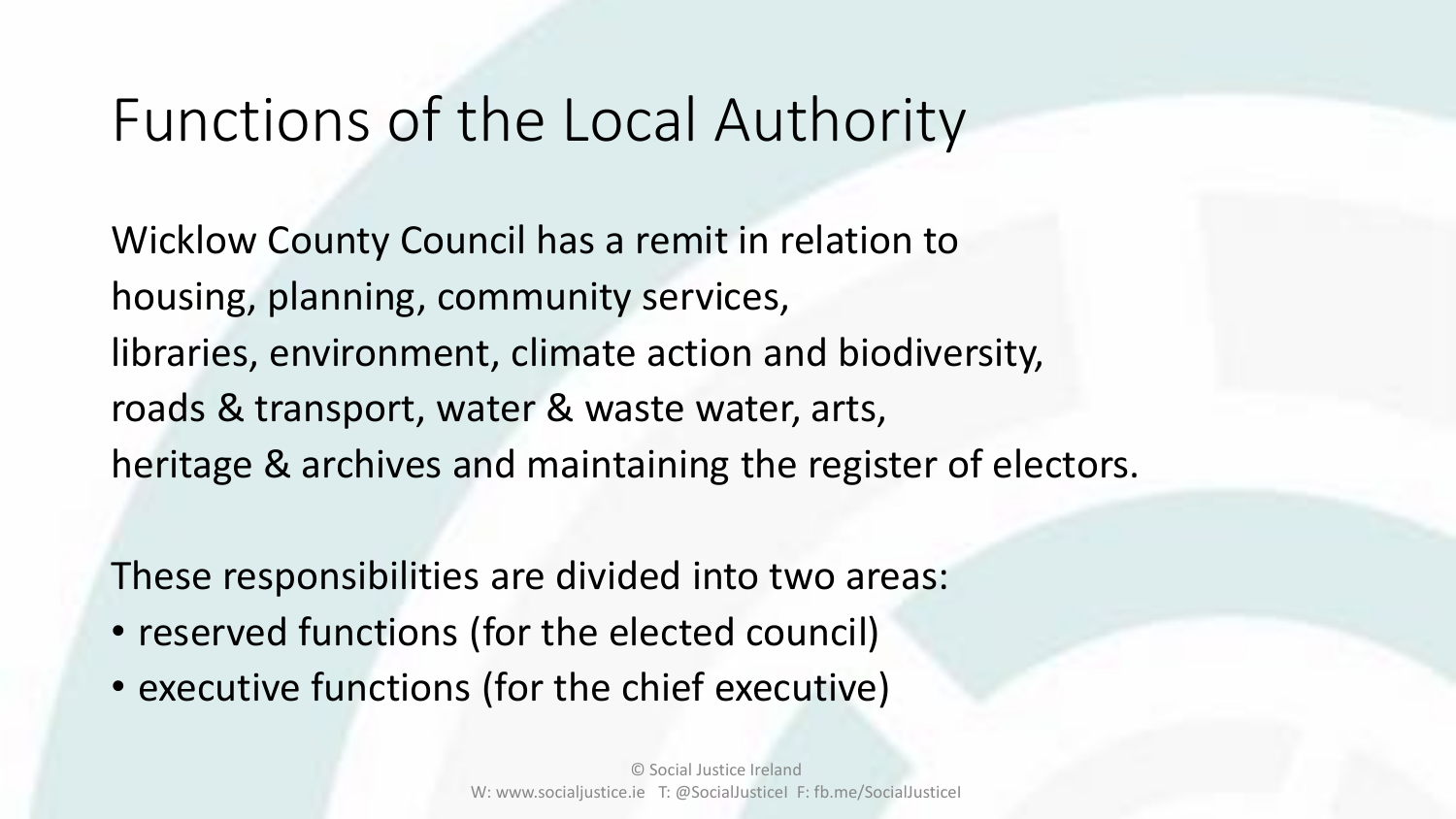### Functions of the Local Authority

Policy decisions are made by way of majority resolutions passed by the elected councillors during council meetings. These are reserved for the elected council and are 'reserved functions'. Some of the reserved functions include, passing an annual budget, housing policy decisions and policies on environmental protection.

These decisions may be made at 2 levels:

- full council (plenary level) or
- municipal/metropolitan/borough district level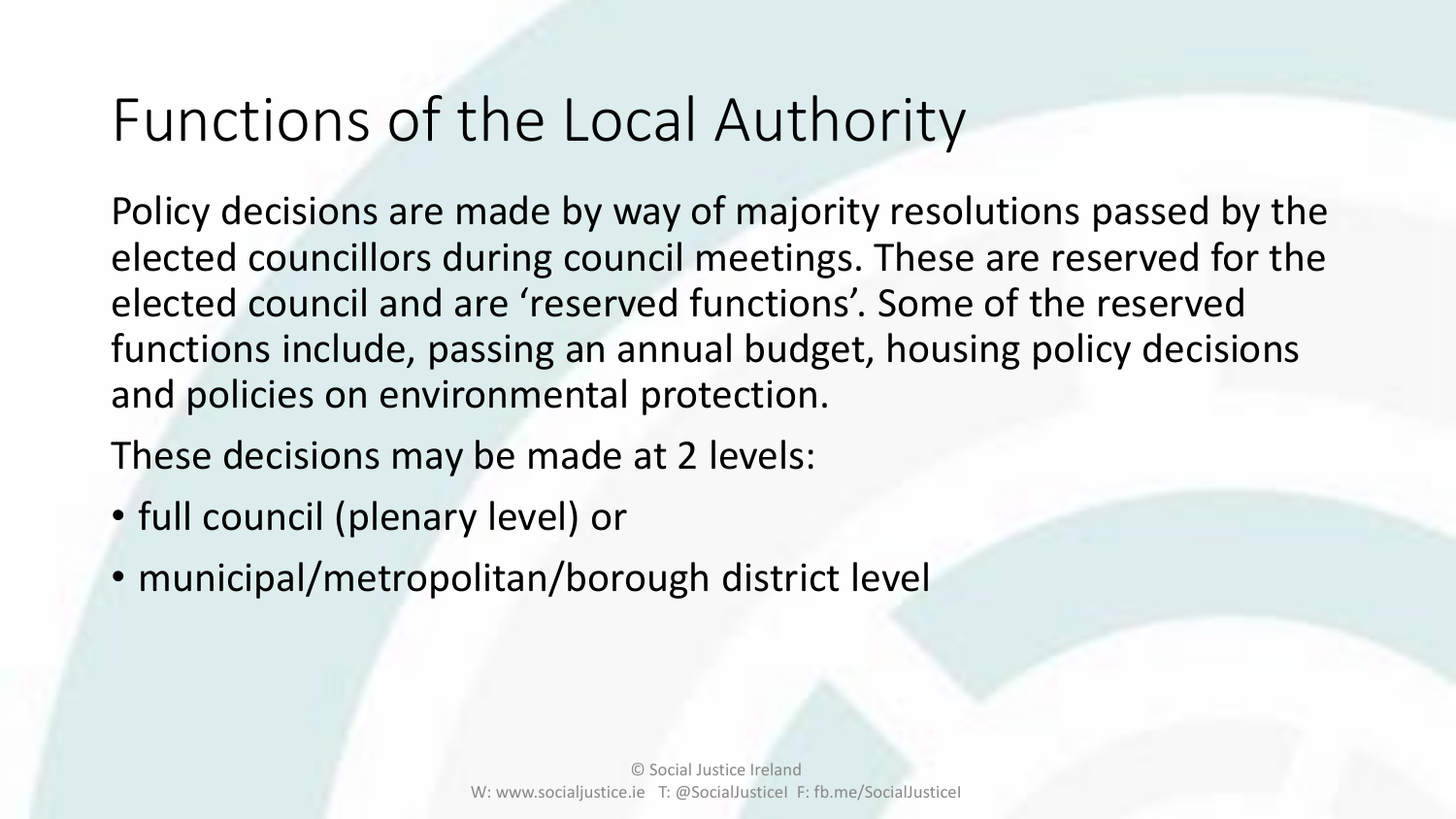### Functions of the Local Authority

The municipal district members serve as a sub formation in the decision-making of the overall council in respect of their particular municipal district area.

The chief executive, along with the directors of services and other members of the local authority management team, will advise and assist the elected council while they carry out 'executive functions.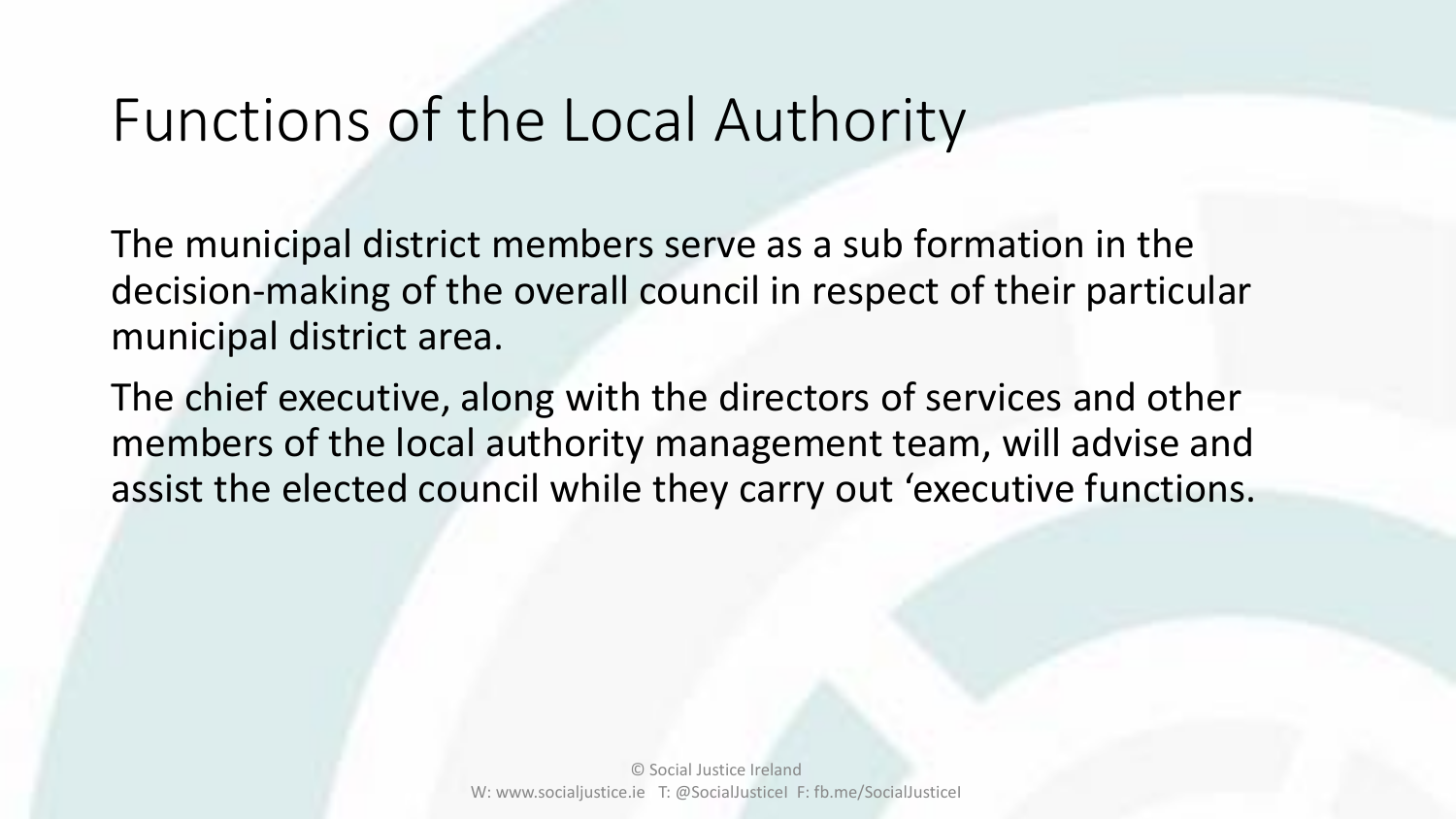### Elected Councillors

- Adopting the Annual Budget
- Adopting the LECP
- CEO oversight
- Decision-making on Economic Development
- District Level Functions
- Oversight of Community Development Programmes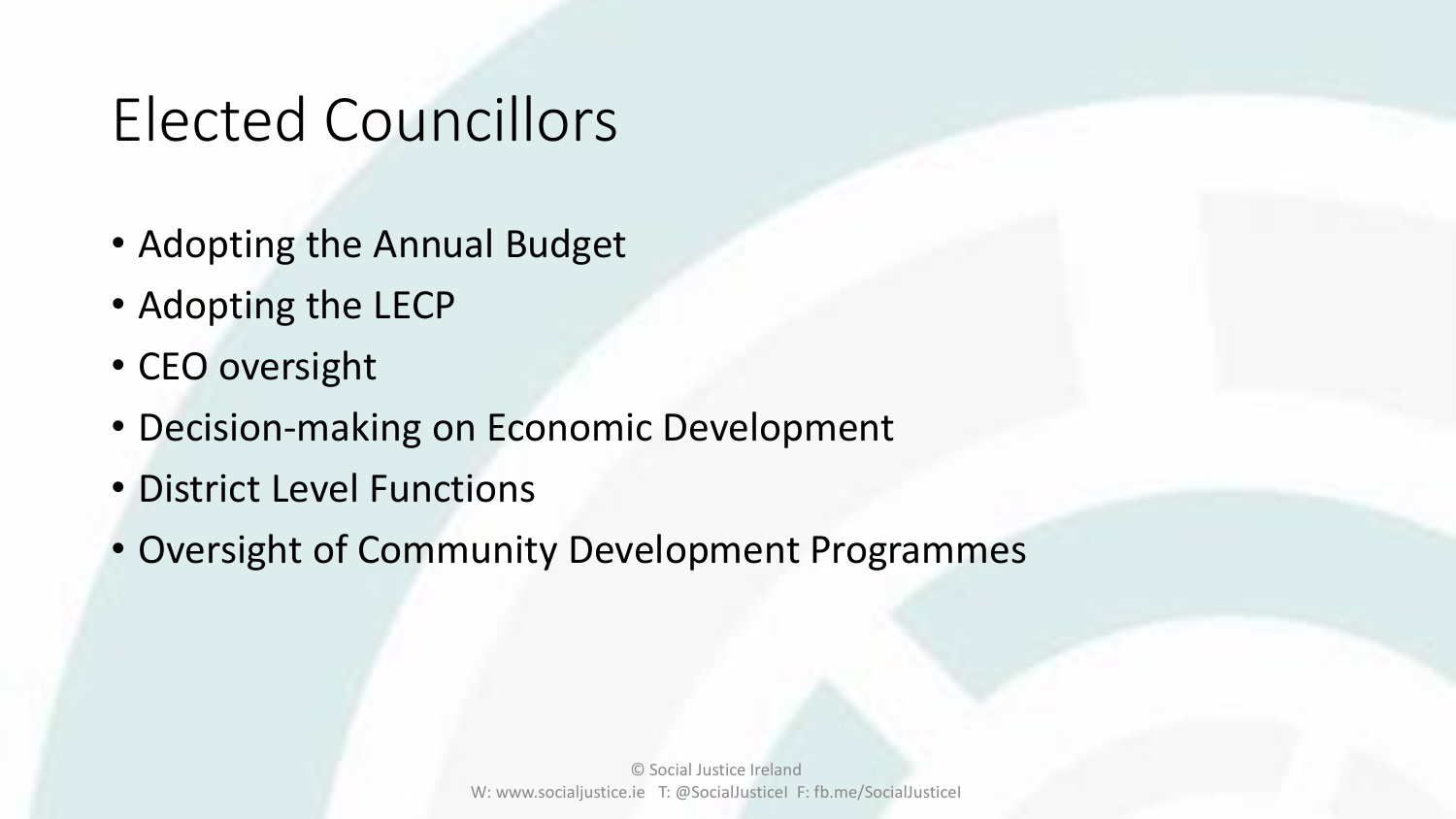### Elected Councillors

- Meet Monthly (public can attend)
- Adopt Corporate Plan
- Disposal of Land
- Making Co Development Plan / variations
- Adopting Annual Budget / level of property tax / rates
- Bye laws
- Nominating / ratifying people re committees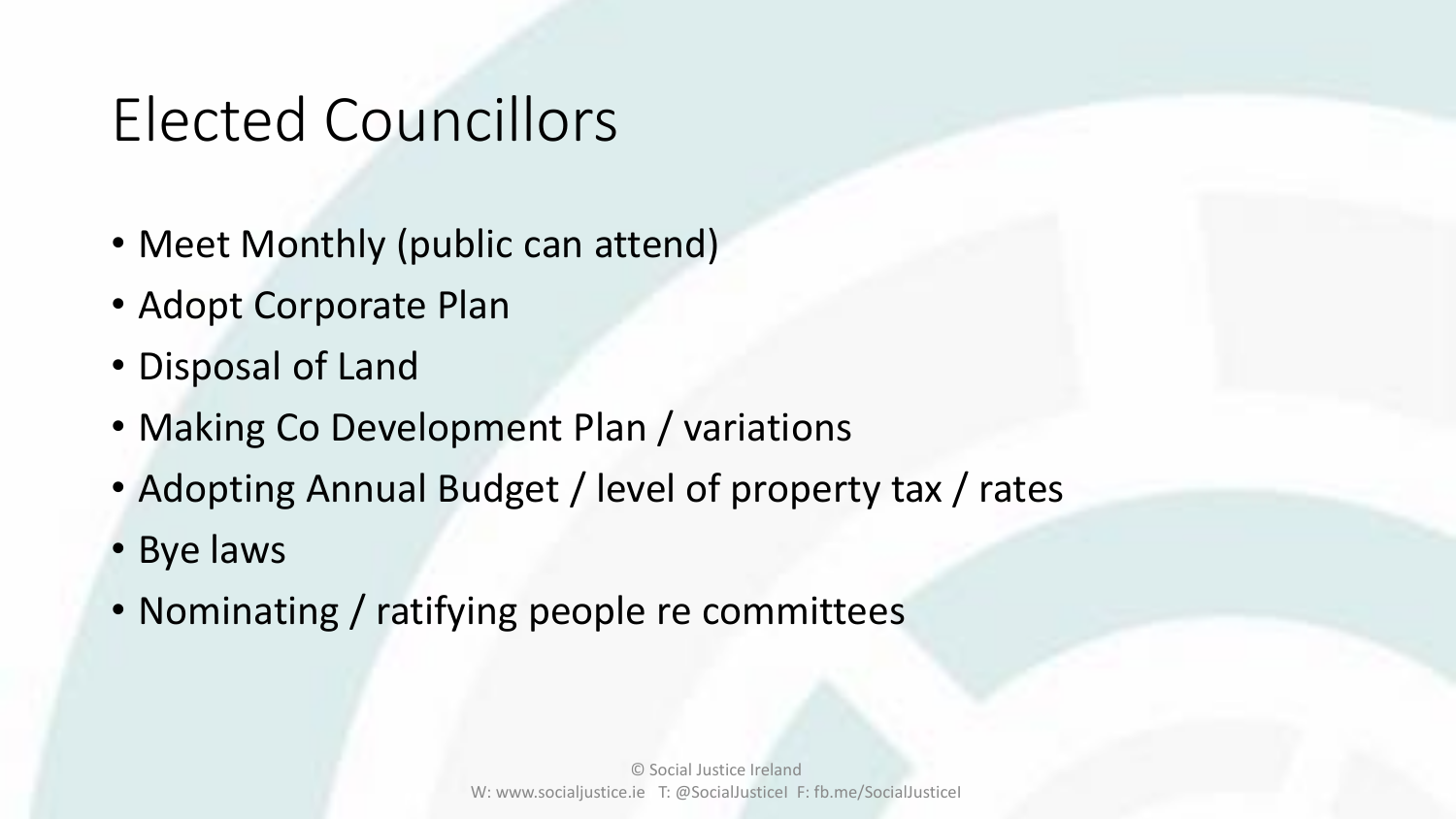### Council Staff

- CEO
- Directors of Services (Community and Economic Development etc)
- Executive functions
- Processing planning applications
- Allocating houses
- Making small grants
- Everything that is not reserved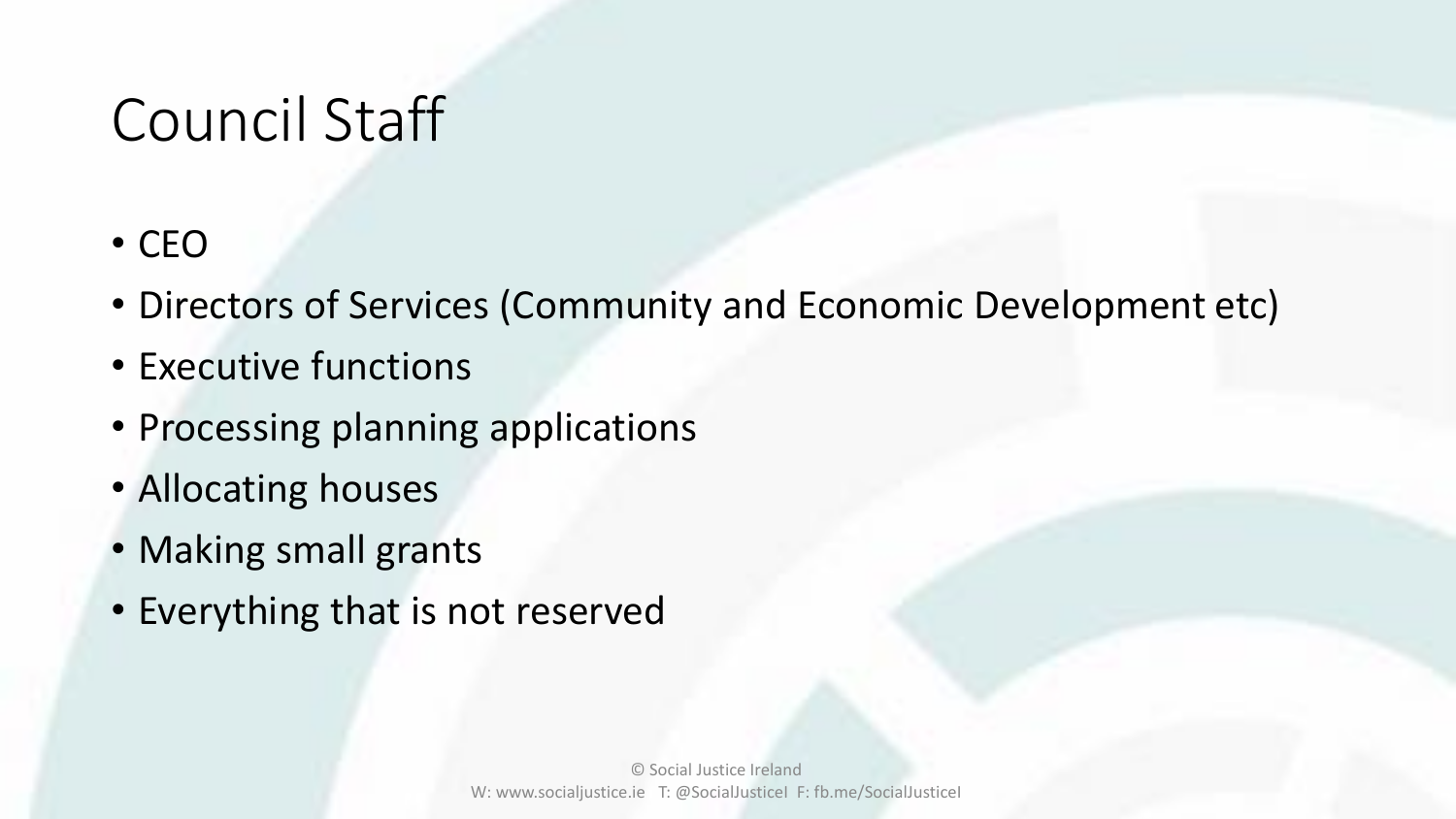### Local Government in Municipal Districts

- Subset of Councillors
- Meet independently and feed into main council
- Locally based funding Tidy Towns, Graveyards, Local Roads etc.
- Locally based services
- Headed by
	- Engineer
	- Administrator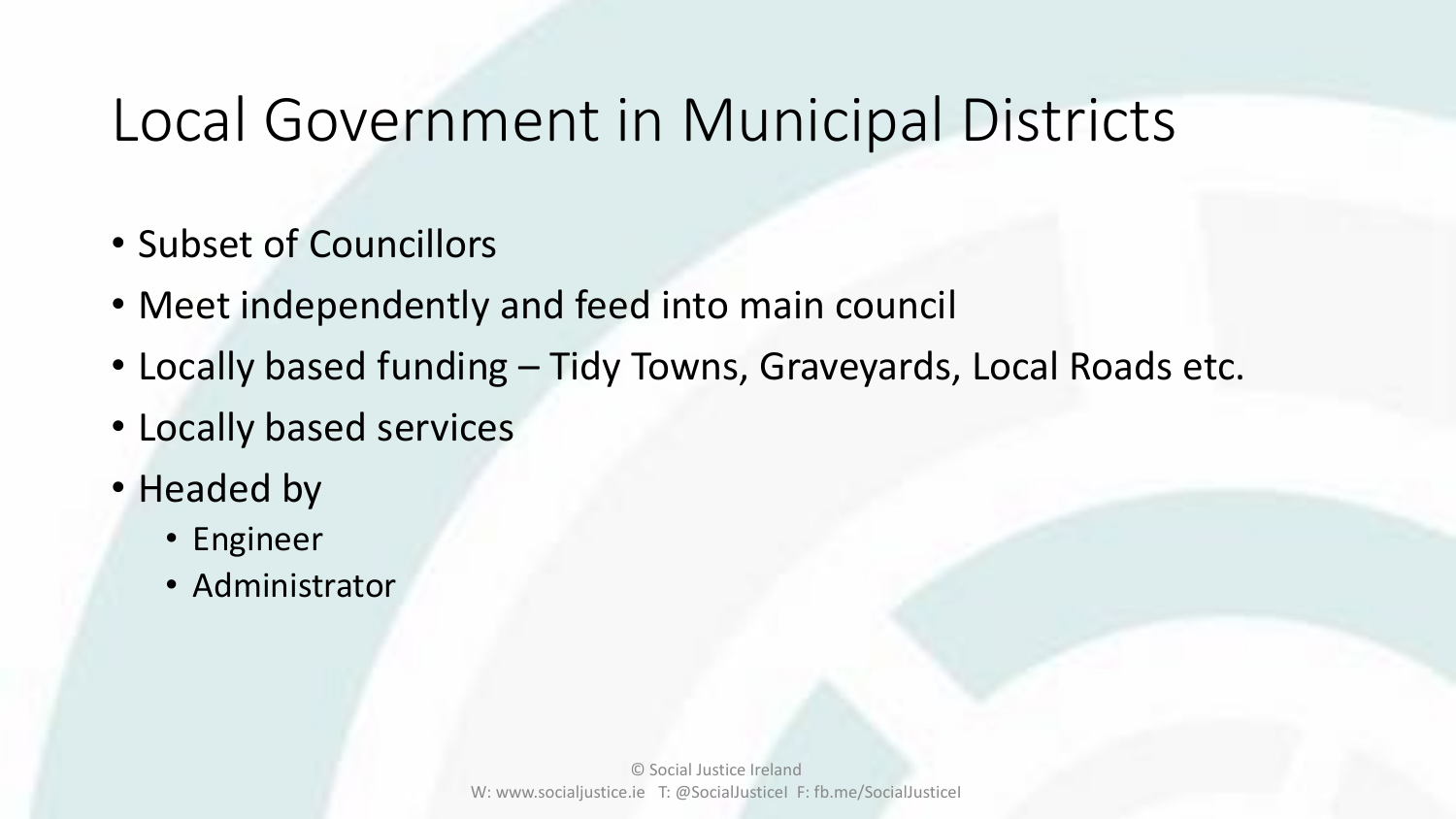### Policy Areas for Local Authorities

- Housing and Building
- Environmental Protection
- Development and Incentive Controls
- Road Transport and Safety
- Recreation and Amenities
- Citizens / Community Engagement
- Other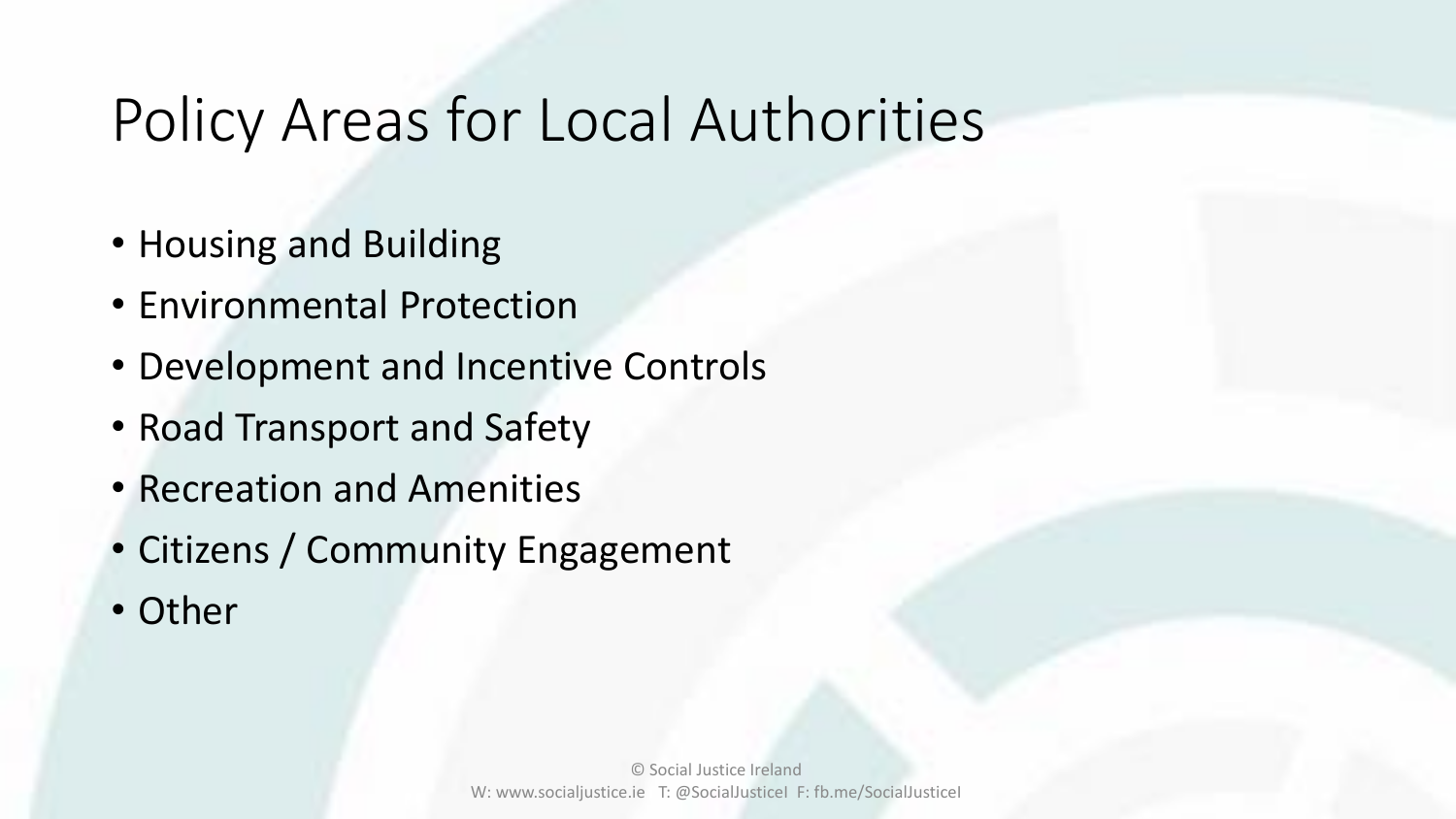### Why Local Committees?

"Rather than submit to cynicism and disillusion, we must rekindle our conviction that people and communities have a deep and instinctive desire to work for social and political participation and transformation. …… Much is at stake when citizens are reduced to the status of passive recipients of policy and services" – NI Roundtable on Wellbeing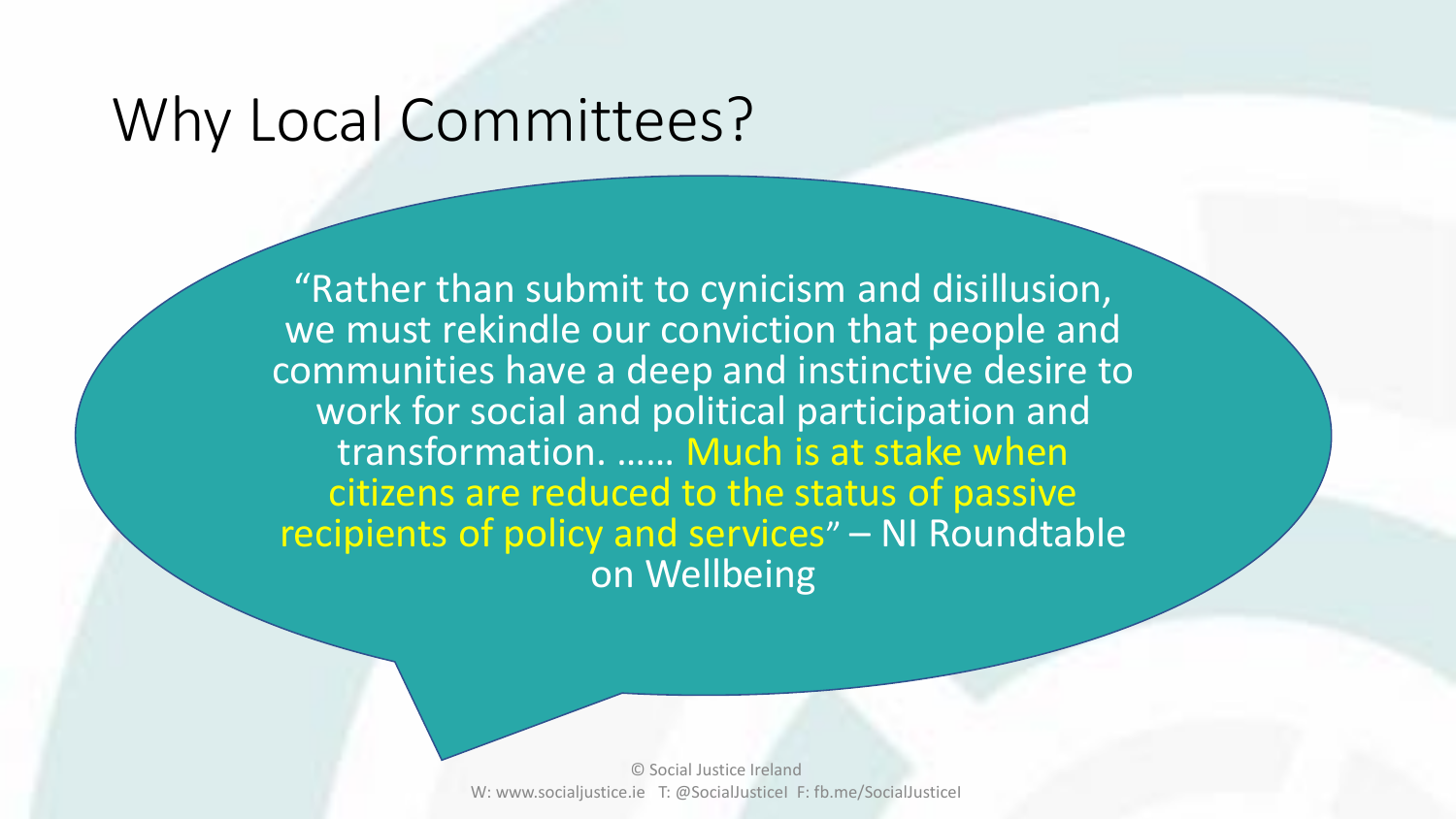### Why Local Committees?

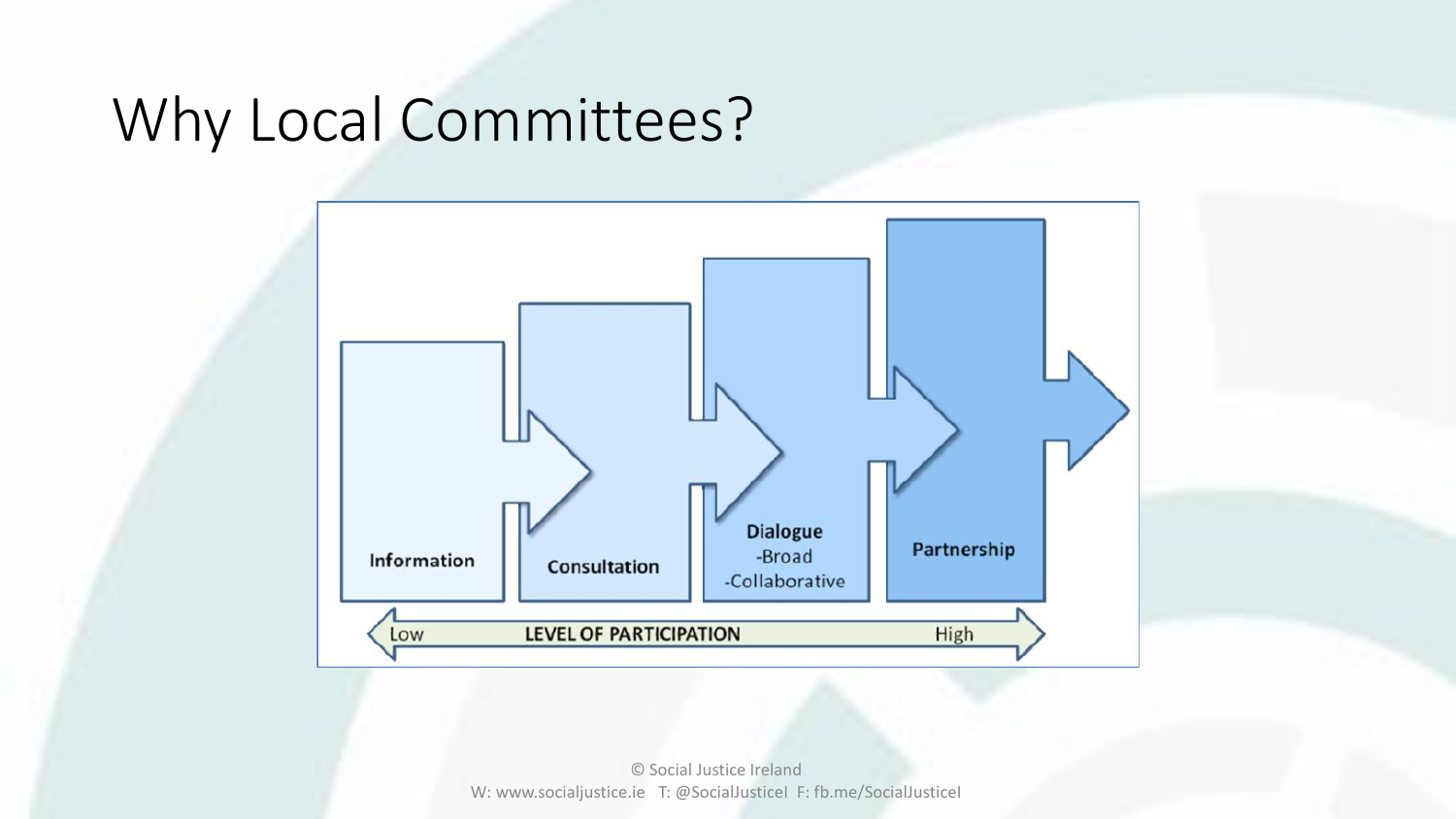### What are Local Committees?

- Established by the Local Authority or other State body
- Bring a "community voice" to local government decisionmaking
- Ultimate policy decisions taken by whole Council

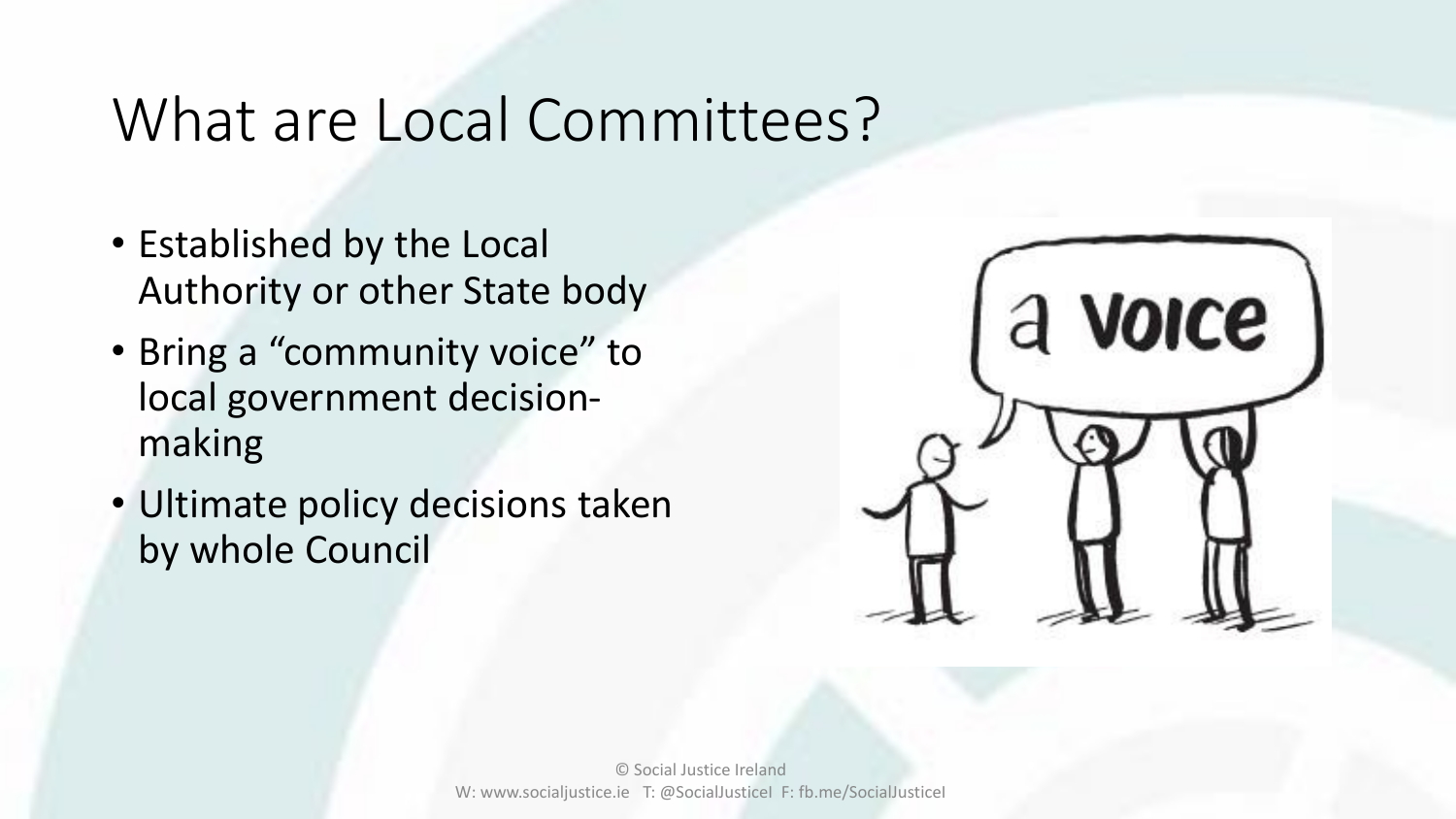#### Wicklow County Council – Committees and **Boards** Development Committee Planning & Climate and Biodiversity Action Enterprise SPC Culture and Social Development SPC, Housing & Corporate Estate SPC, Co. Wicklow Volunteer Centre Transportation, Water & Emergency Services SPC, Wicklow Local Sports Partnership Wicklow County Childcare Committee, Co. Wicklow Children's and Young People's Services Committee East Coast Fisheries Local Action Group, Joint Policing **Committee** Wicklow Tourusm, Wicklow Heritage Forum, Ring a Link – Rural **Transport** Bray LocalDrugs and Alcohol Task Force, County Wicklow Partnership Wicklow PPN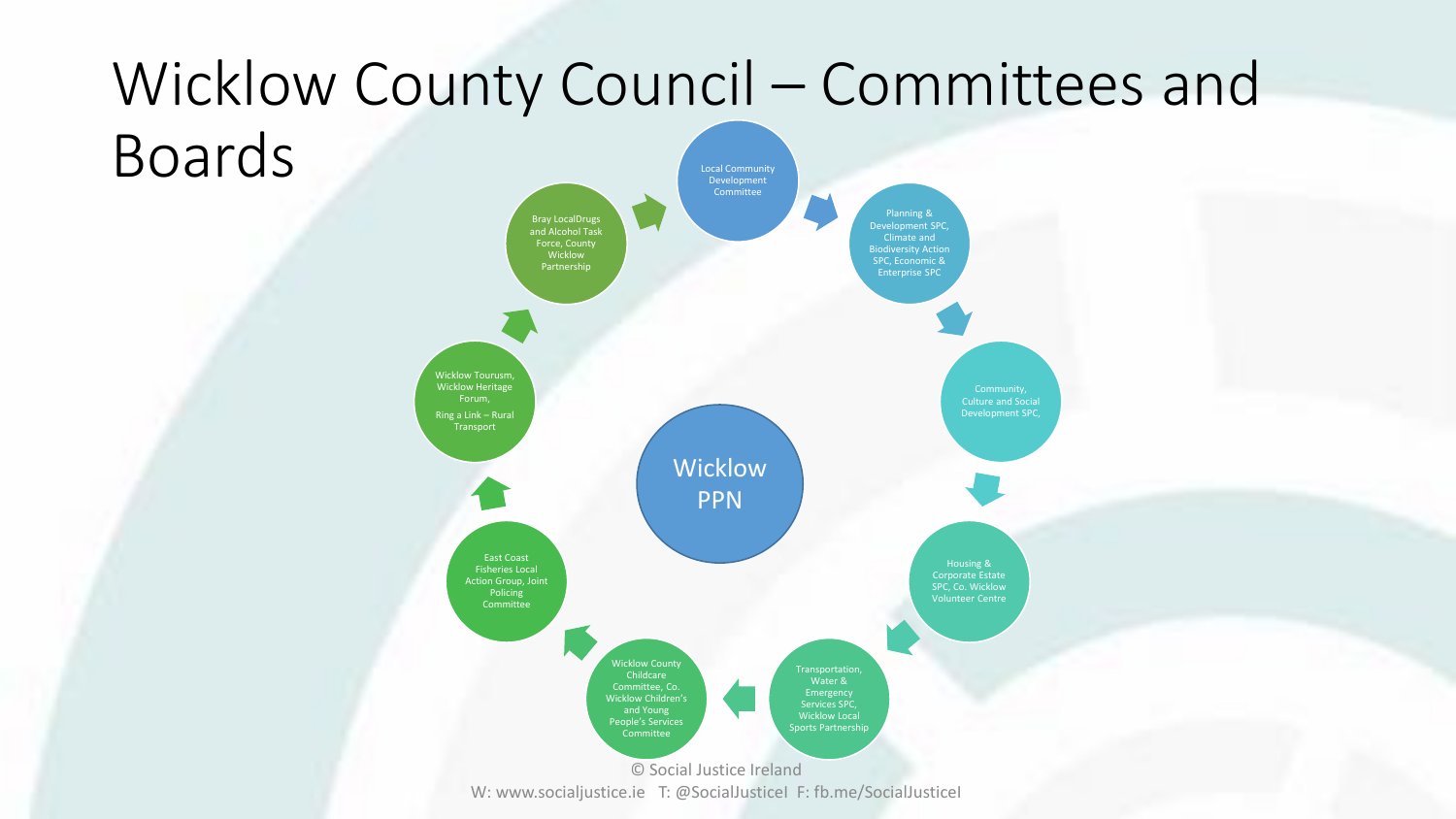### Local Community Development Committee

Local Community Development Committee

- To prepare, adopt, implement, monitor and review the community elements of a 6 year Local Economic and Community Plan.
- To consider and adopt a statement of the economic elements of the Local Economic and Community Plan.
- To improve the co-ordination of publicly funded programmes including the Local Community Development Programme Rural Development Programme (LEADER) and Social Inclusion Community Activation Programme (SICAP).
- Oversight of local and community development programmes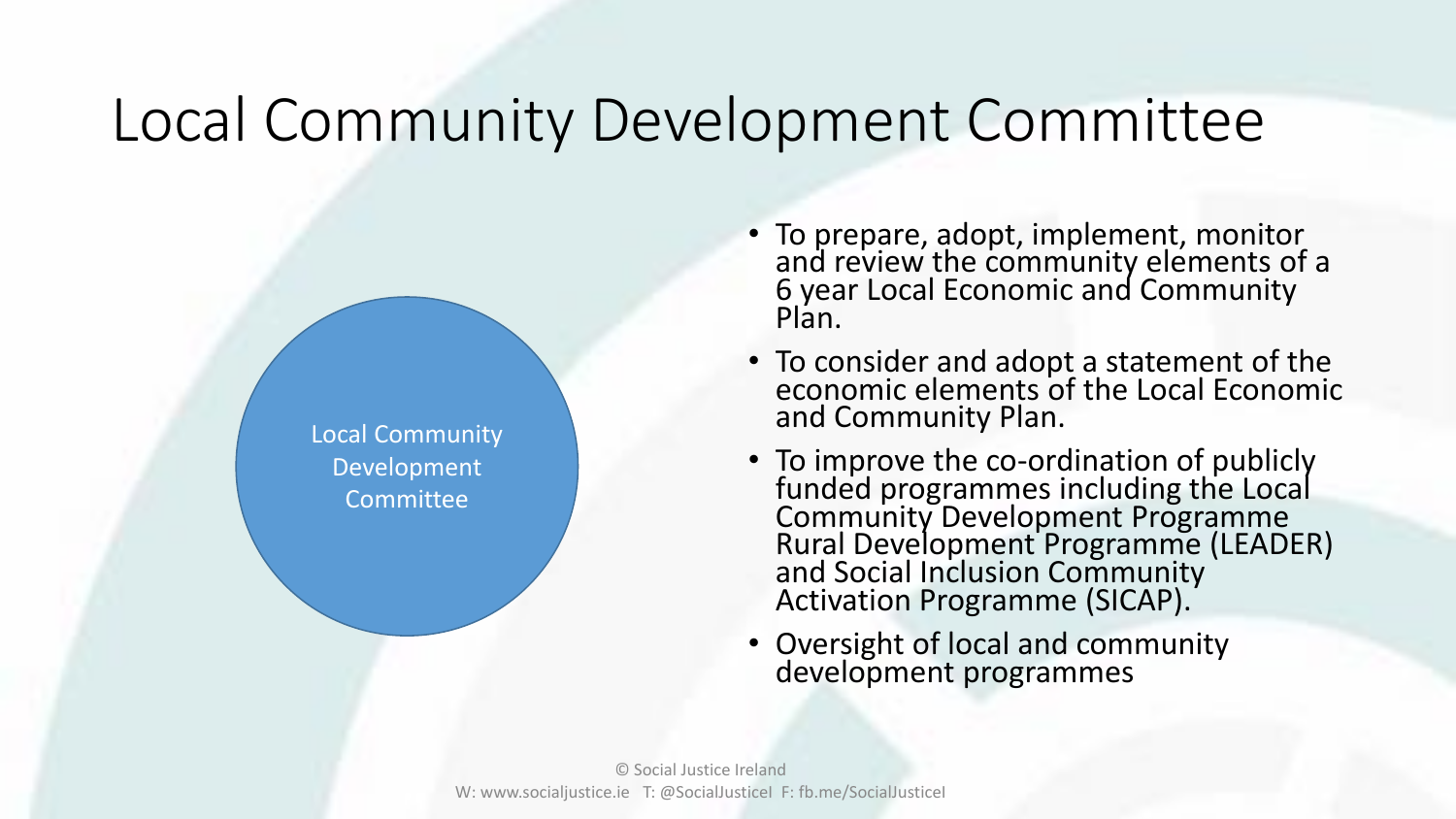### Joint Policing Committee

Joint Policing **Committee** 

- Joint Policing Committee
	- Communications and Effective Engagement
	- Community Policing & Rural Isolation
	- Crime Prevention and Education
	- Road Safety
	- Public Safety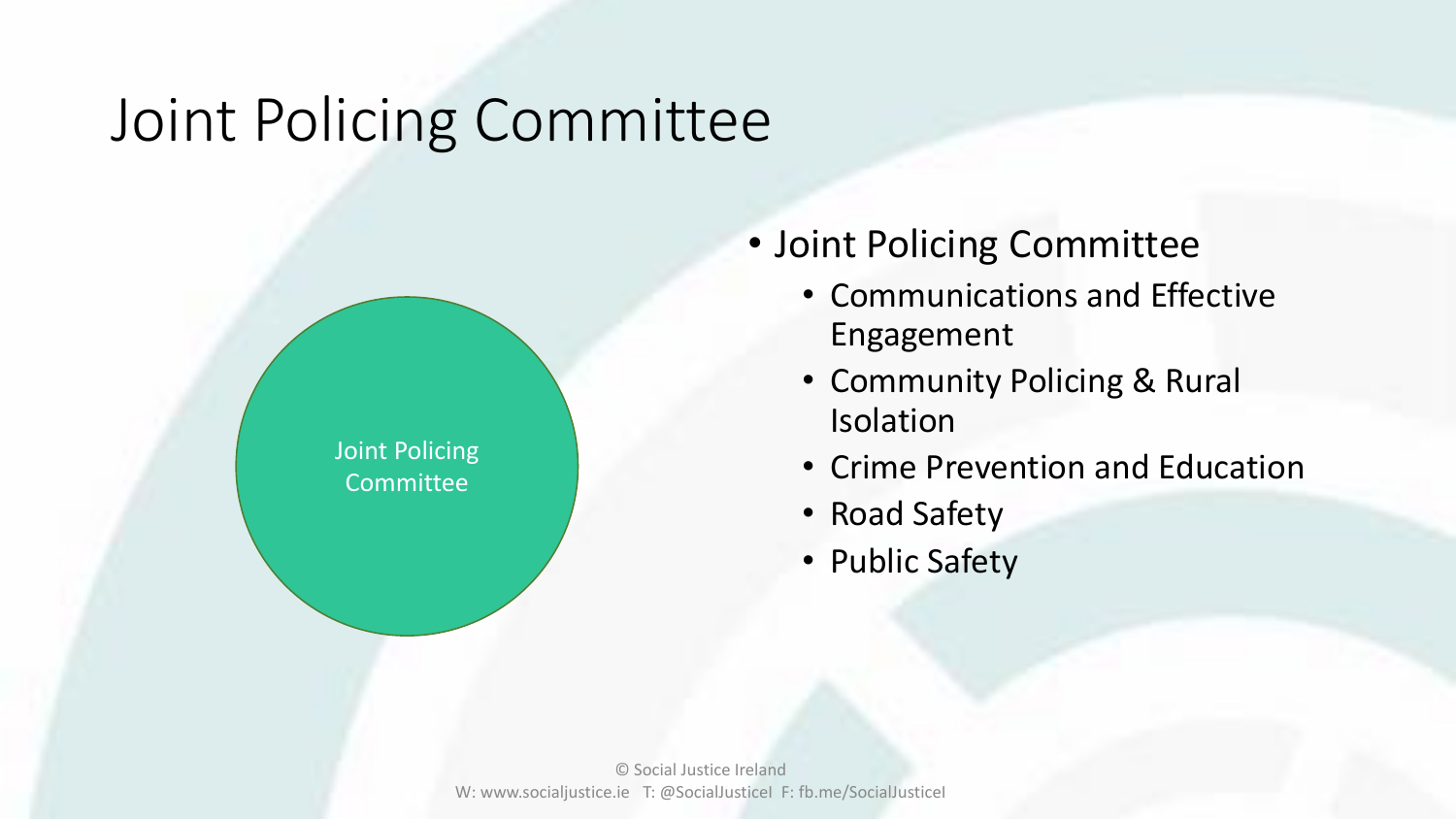

• **Transportation, Water & Emergency Services SPC**

- Road construction and maintenance
- Traffic management
- Noise pollution
- Public lighting
- Maintenance of hedgerows
- Motor taxes
- Driver licences & taxi licensing
- Waste management & recycling centres
- Burial grounds
- Bathing water quality & waste water treatment
- Fire services.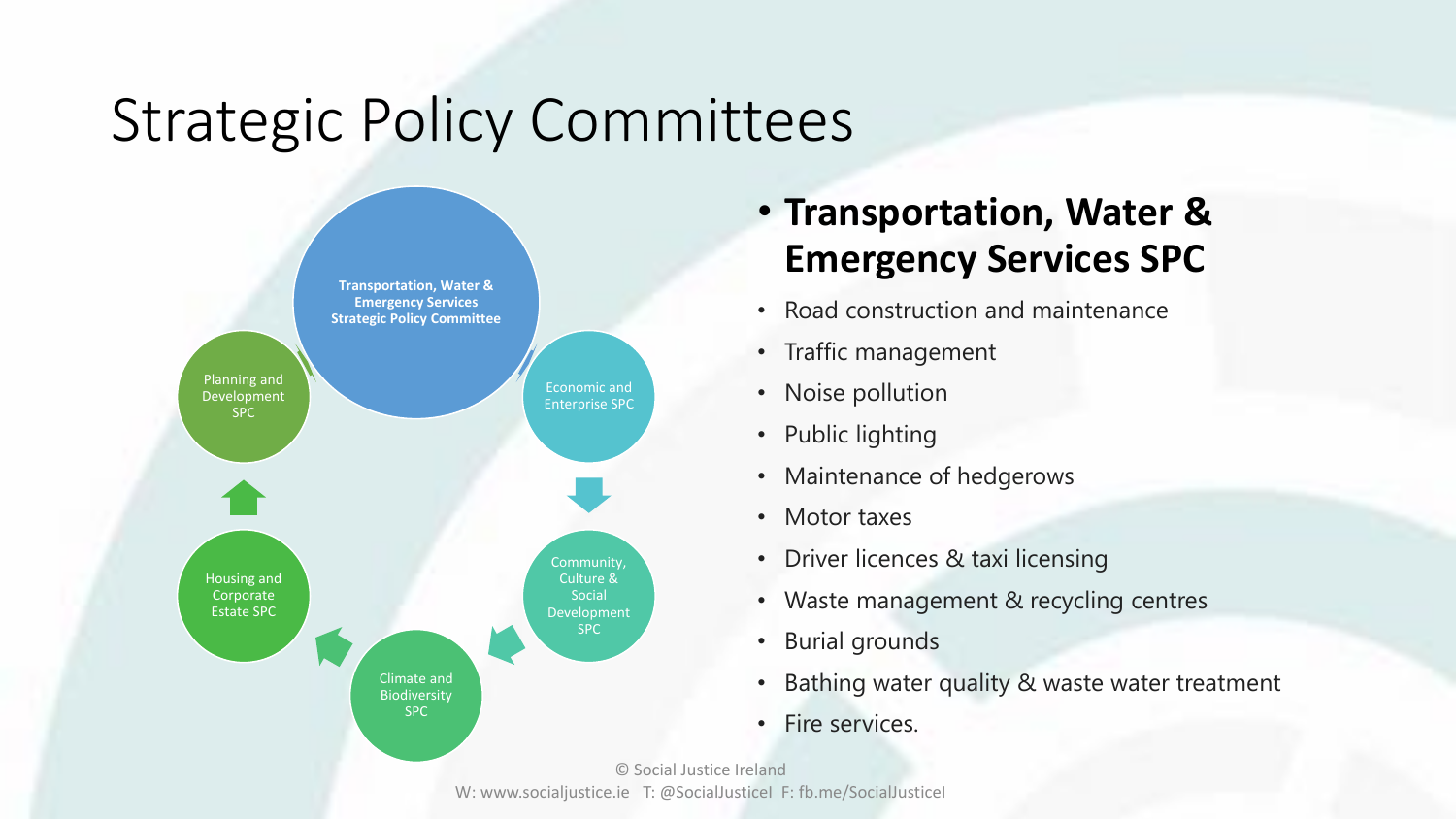

### • **Community, Culture and Social Development SPC**

- Library Services
- Arts
- Playgrounds and community infrastructure
- Development of policies to expand Wicklow County Council's role in community, cultural and social matters in the county.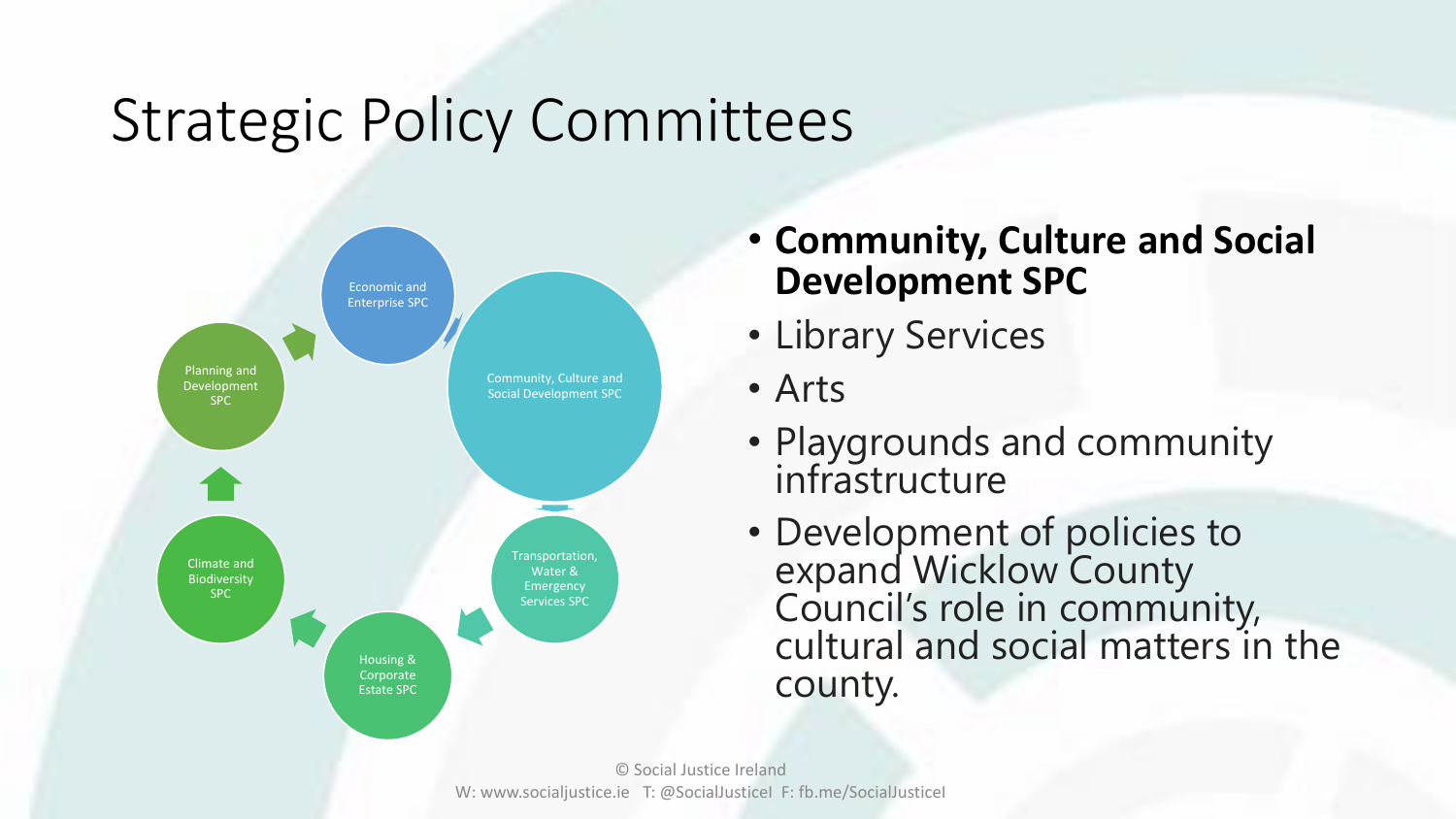

### Economic and Enterprise SPC

This SPC draws upon the work of the County Wicklow Economic Think Tank, which has identified five core areas of focus:

- Branding The Big Idea
- Marketing and Communications
- Film
- Retail and Recreation
- and Industry and Infrastructure.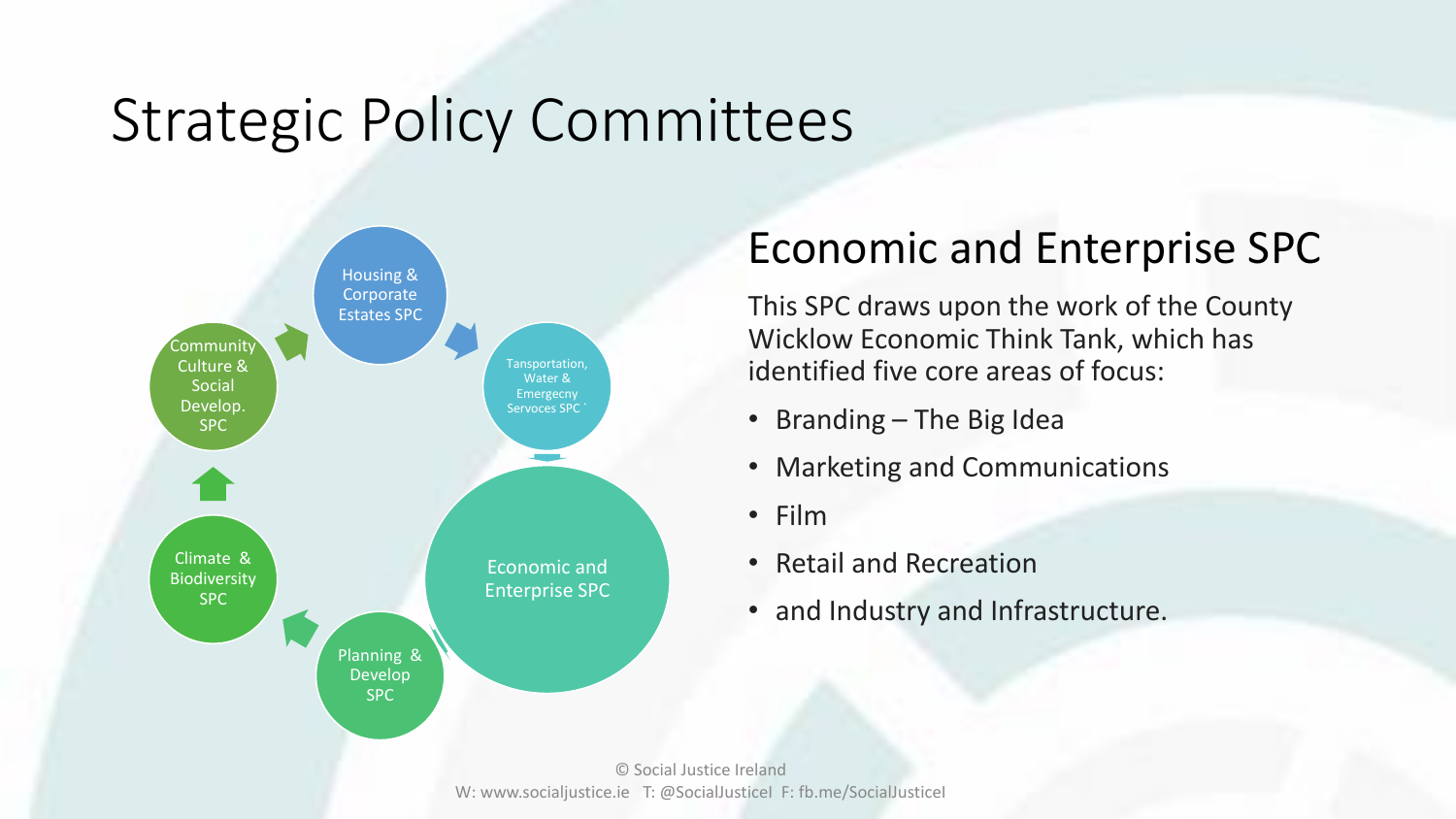

### **Housing & Corporate Estates SPC**

- the provision of social housing
- assessment of housing needs
- housing strategies
- Homelessness
- housing loans and grants
- Traveller accommodation
- voluntary housing
- private rented sector
- housing standards
- estate management.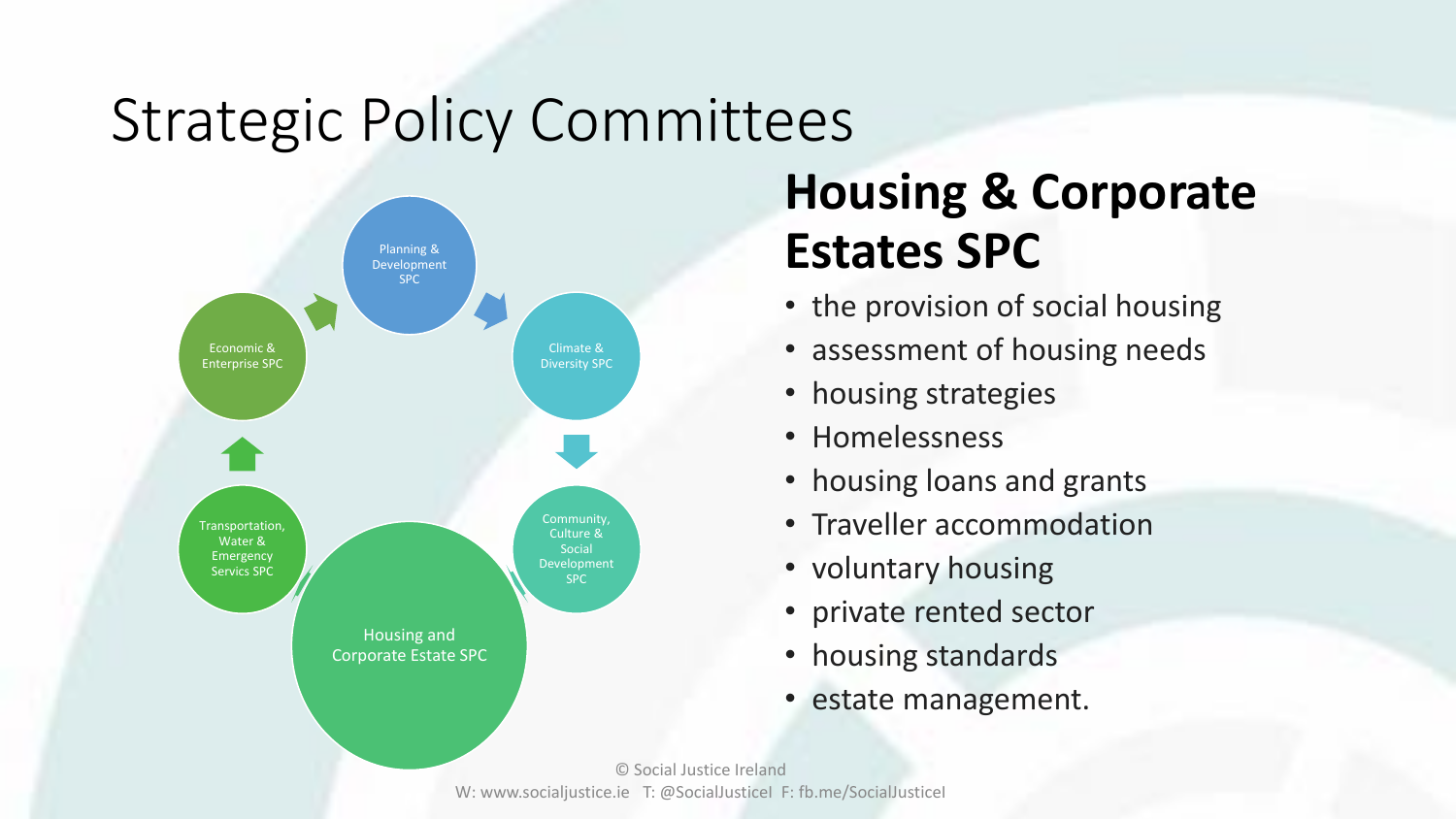

### **Climate & Biodiversity SPC**

Wicklow County Council Climate Change and Adaptation Strategy, 2019 – 2024, adopted by WCC in September 2019 has committed Wicklow County Council to mainstreaming climate change, both mitigation and adaption.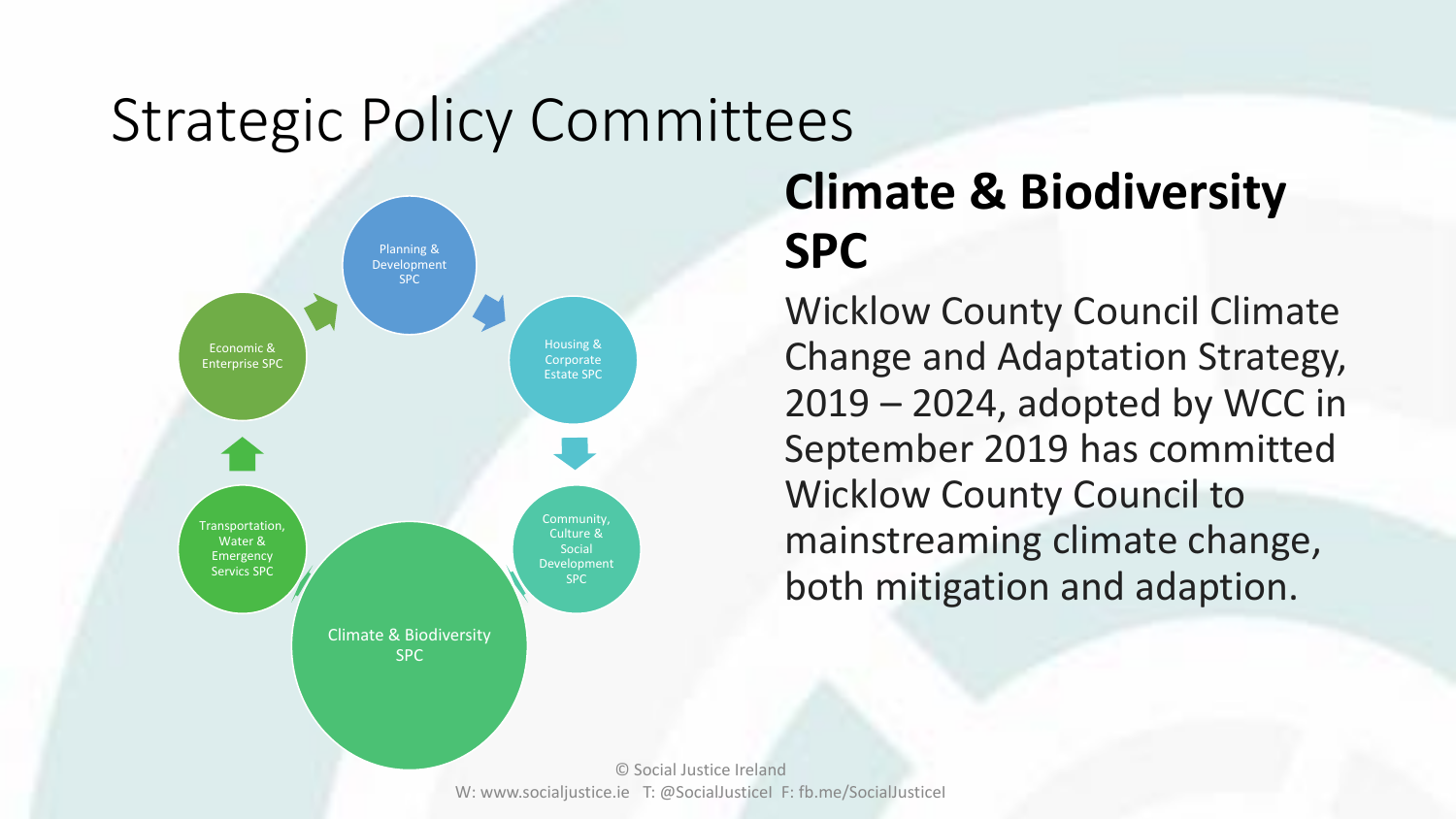

### **Planning & Development SPC**

- Planning
- Preparation
- Review
- County Development Plan
- Local Area Plans
- Town Plans
- Heritage and Protected Structures.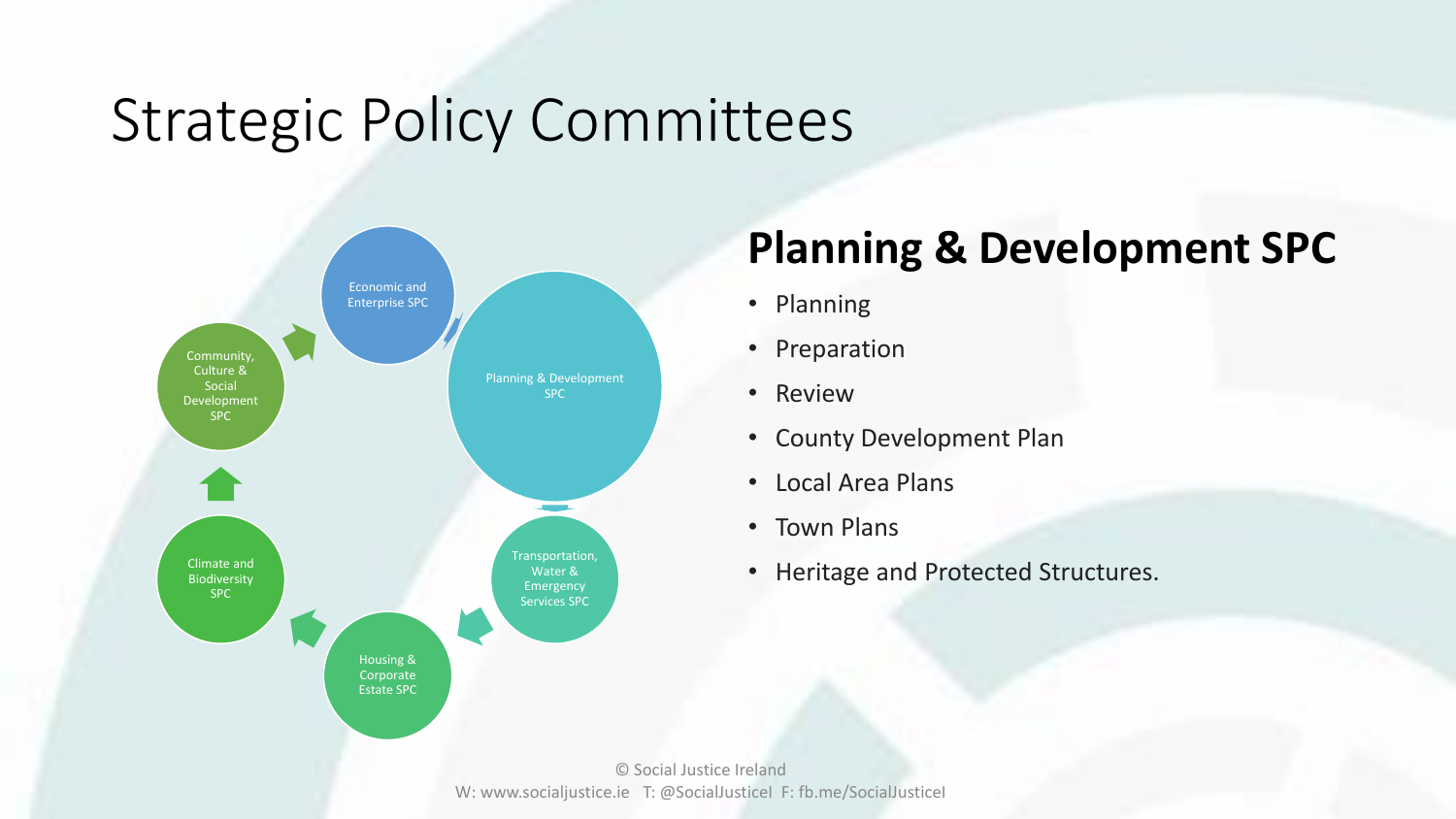### Wicklow Tourism

Wicklow Tourism

### Wicklow Tourism

- Promote Wicklow
- Support local businesses
- Develop events and attractions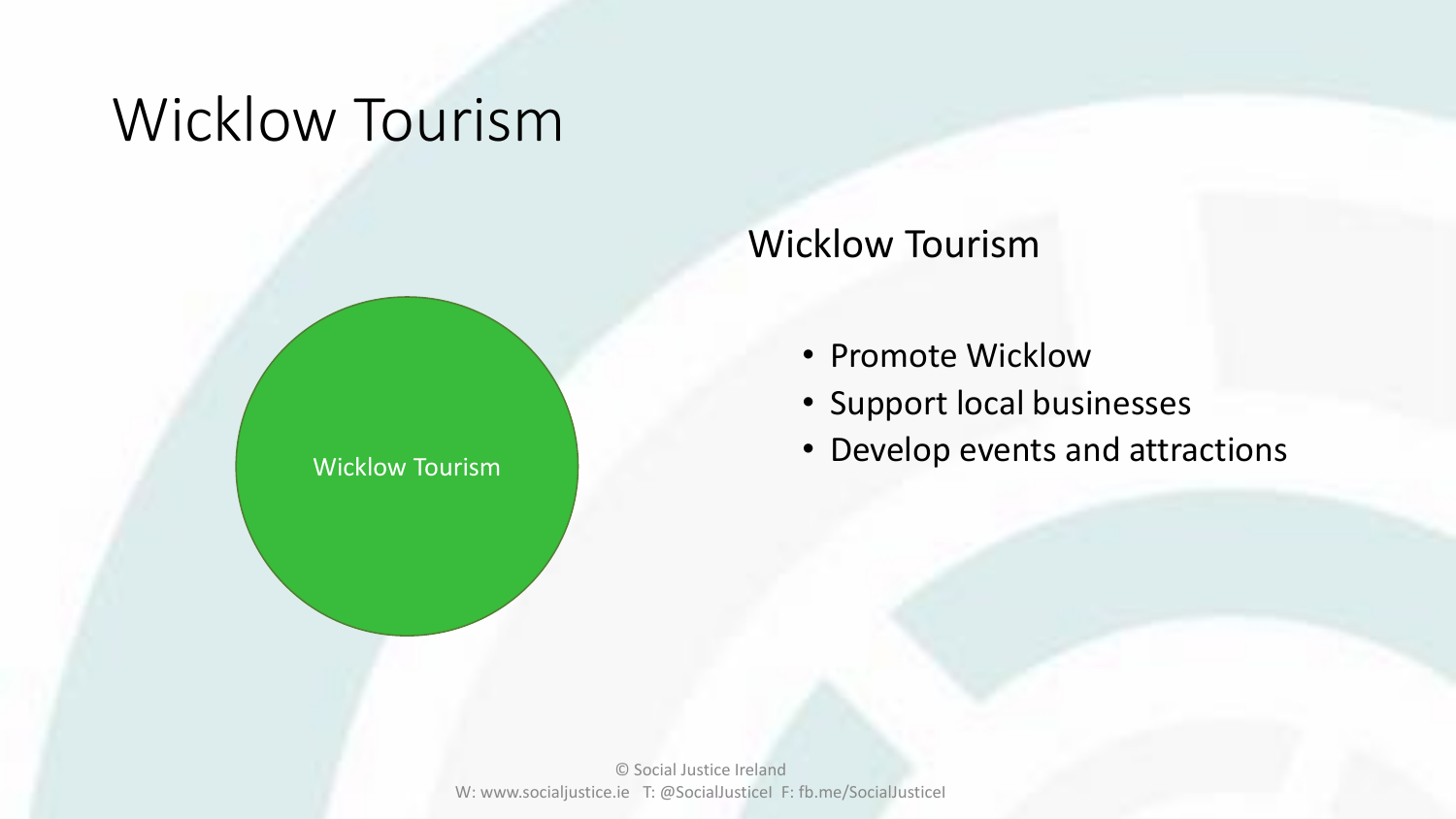### Bray Local Drugs and Alcohol Taskforce

South East Regional

Drugs and Alcohol

**Taskforce** 

Bray Local Drugs and Alcohol Taskforce

- To co-ordinate the implementation of the National Drugs Strategy in the context of the needs of the area
- To implement the actions in the National Drug Strategy where Task Forces have been assigned a role
- To promote the implementation of evidence-based local/regional drug and alcohol strategies and to exchange best practice
- To support and strengthen community-based responses to drug and alcohol misuse
- To maintain an up-to-date overview on the nature and extent of drug and alcohol misuse
- To identify and report on emerging issues and advocate for the development of policies or actions needed to address them
- To monitor, evaluate and assess the impact of the funded projects and their continues relevance to the local/regional drugs task force strategy and to recommend changes in the funding allocations as deemed necessary.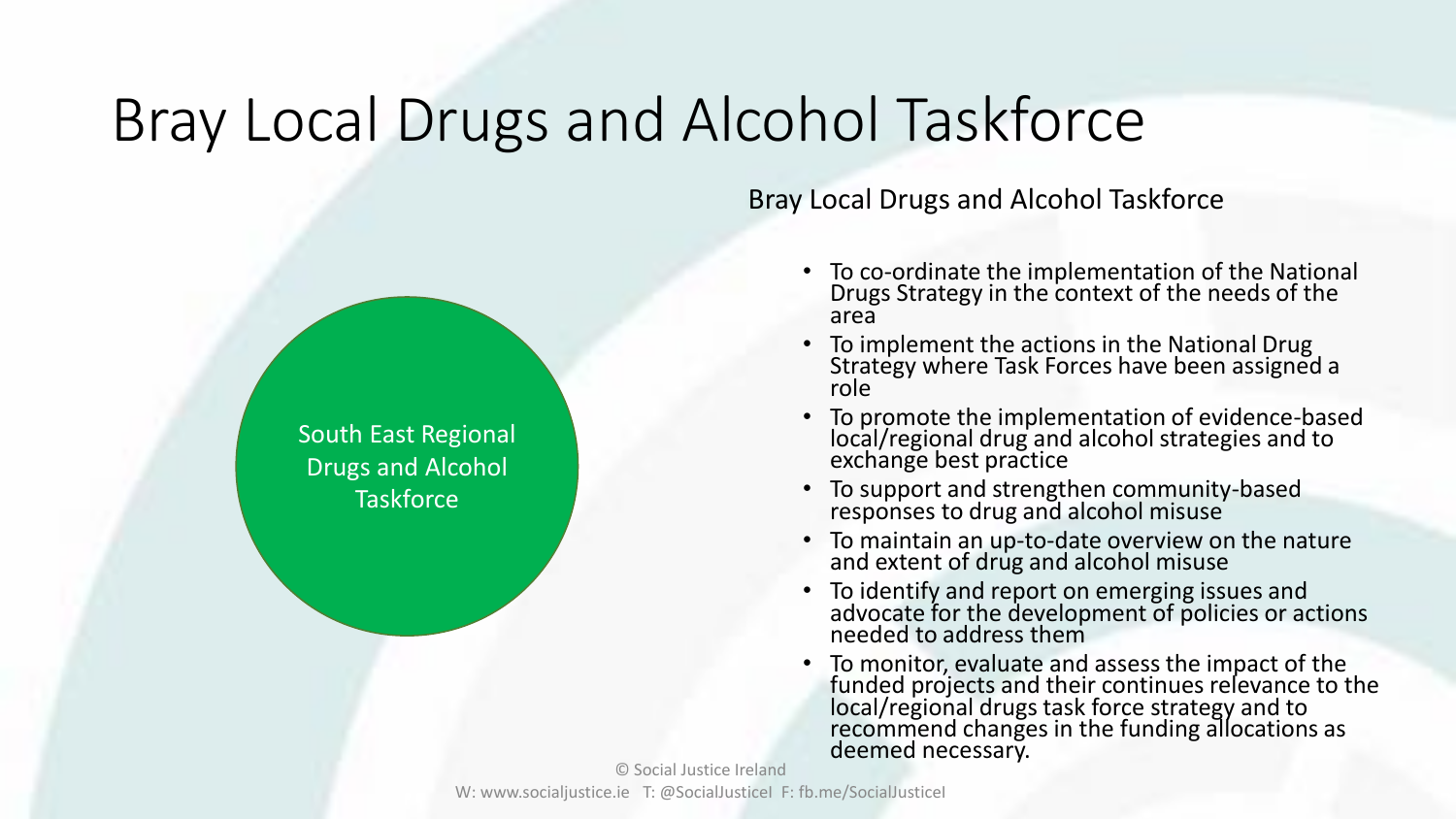## Effective Representation = Making Connections

#### **Committee / Board**

- LCDC
- Planning, Environmental, Climate and Biodiversity Action, Energy and **Agriculture**
- Culture, Libraries and Digital Development, Tourism, Enterprise and Economic Development
- Transportation and Infrastructure
- Housing, Community and Wellbeing
- Joint Policing Committee
- Wicklow Tourism
- Bray Drugs and Alcohol Taskforce

#### **Area of Interest / Concern / Issue**

- Local Area Development
- Civic Engagement
- Planning and Infrastructure
- Environmental Protection
- Heritage
- Tourism
- Community Safety
- Community Support
- Vulnerable Groups
- Local Economy
- Rural Development
- Housing
- Recreation / Sports
- Education and Training
- LA Budget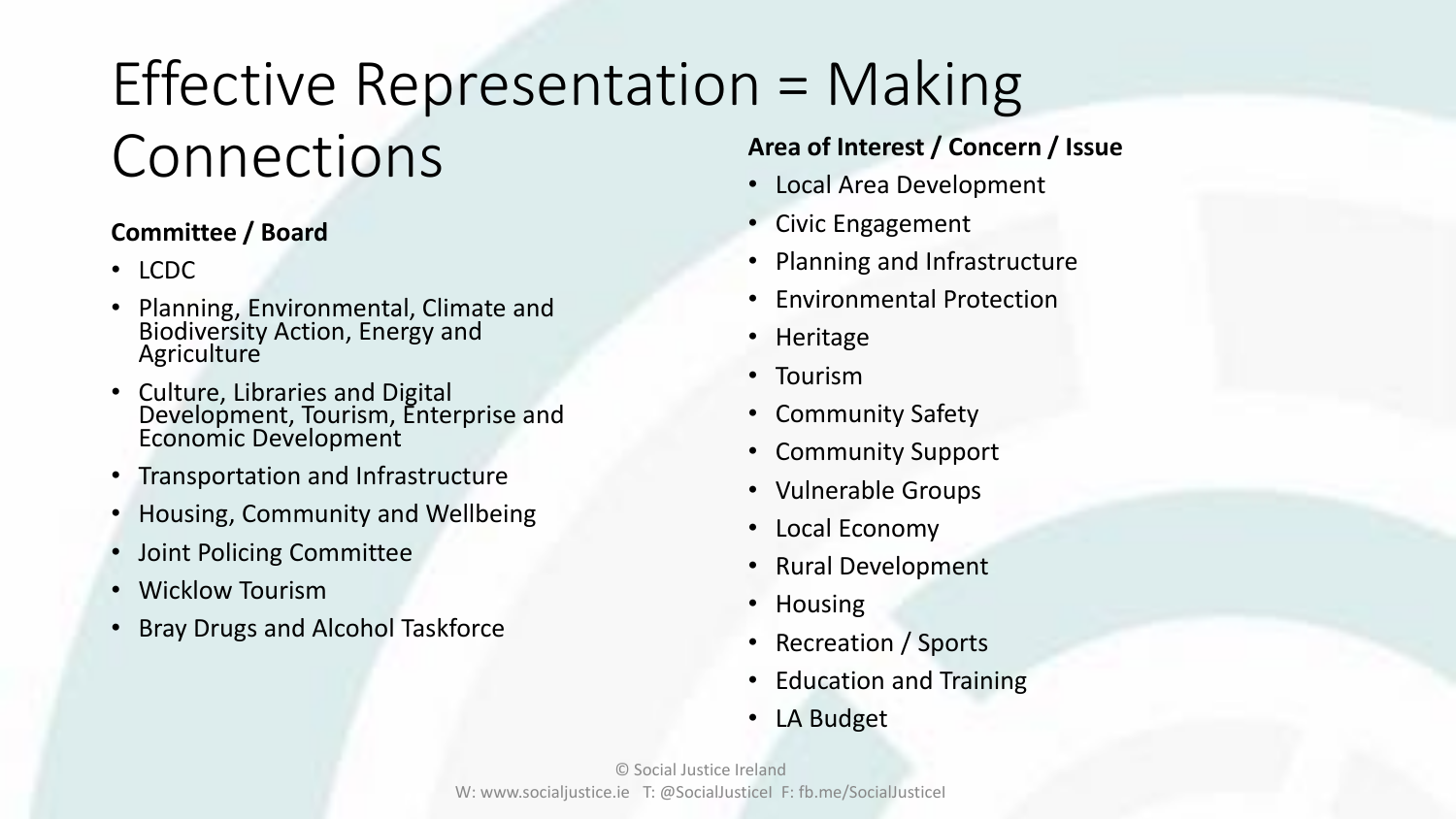## Effective Representation = Making Connections

#### **Committee / Board**

- LCDC
- Planning, Environmental, Climate and Biodiversity Action, Energy and **Agriculture**
- Culture, Libraries and Digital Development, Tourism, Enterprise and Economic Development
- Transportation and Infrastructure
- Housing, Community and Wellbeing
- Joint Policing Committee
- Wicklow Tourism
- Bray Local Drugs and Alcohol Taskforce

**Area of Interest / Concern / Issue** • Local Area Development • Civic Engagement • Planning and Infrastructure • Environmental Protection • Heritage **Tourism** • Community Safety • Community Support • Vulnerable Groups **Cocal Economy Rural Development**  $\bigoplus$  Housing Recreation / Sports **Education and Training** LA Budget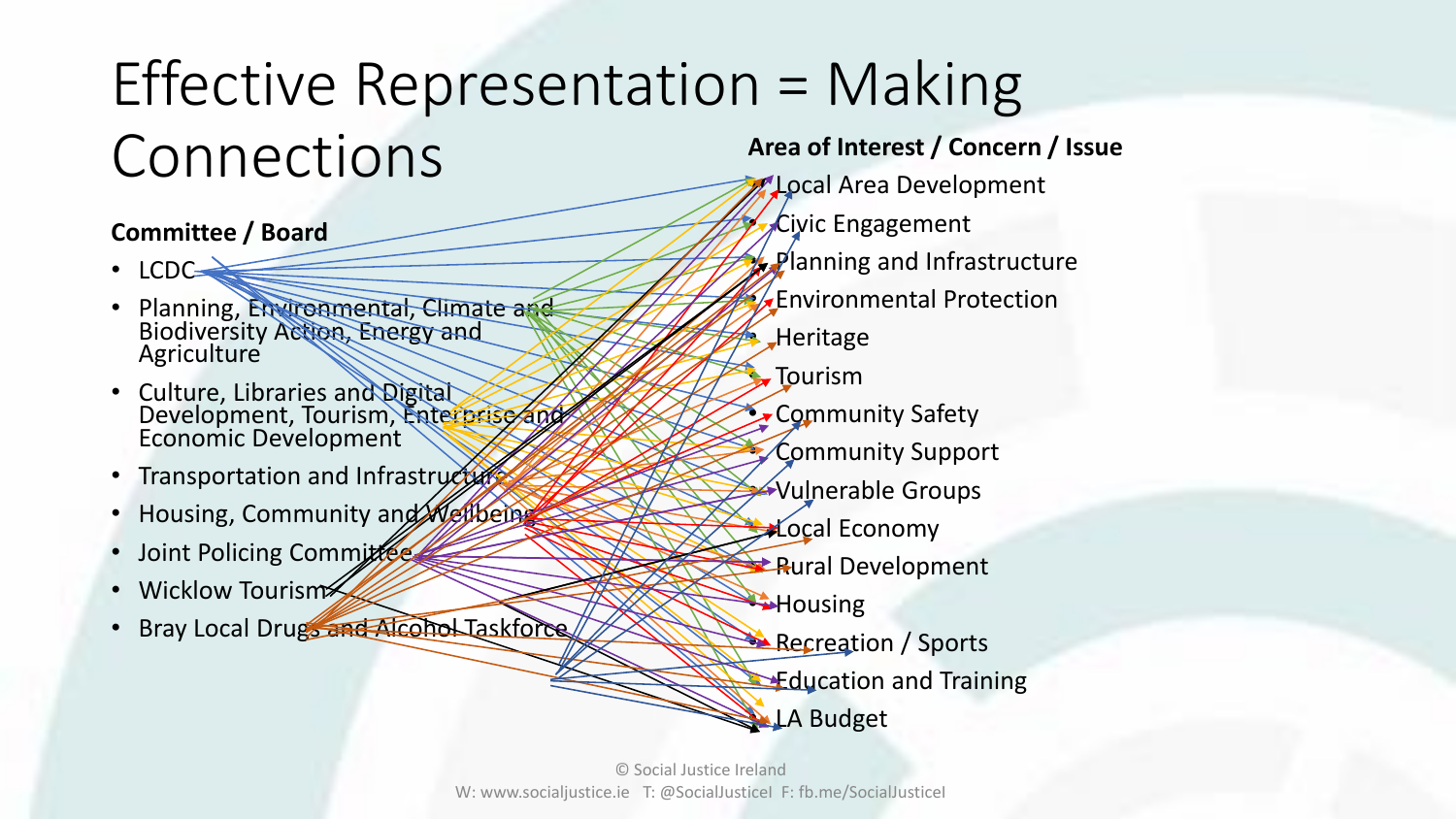### Positive Representation on a Committee

- Know what the Committee can and cannot do
- Manage expectations
- Be clear on what you want the Representative to achieve at each meeting
	- Listen and learn
	- Make specific input
	- Influence others on specific topic
	- Network
	- Set agenda
- Be constructive
- Build alliances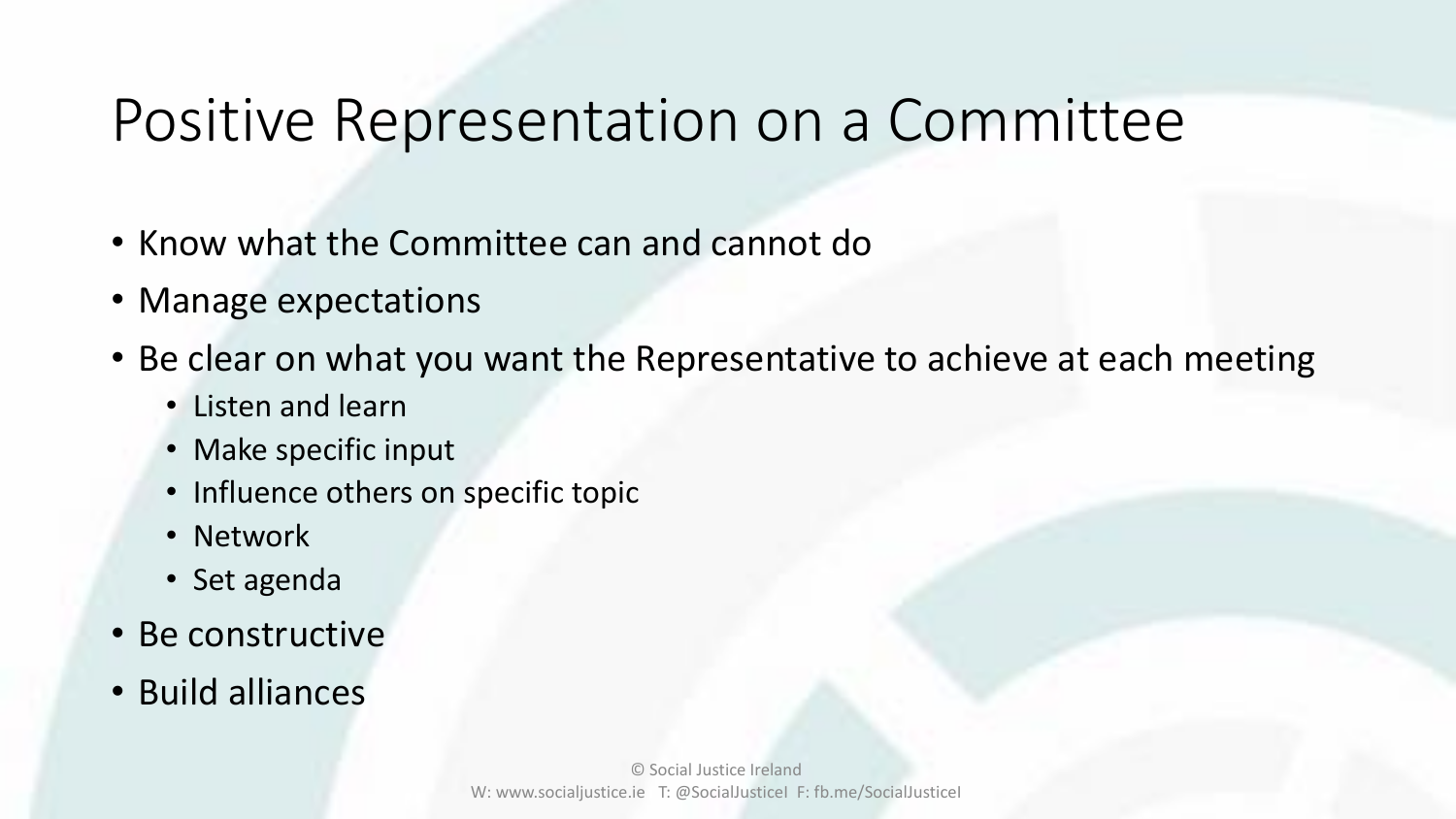### Our Vision for Community Wellbeing

#### **What is Community Wellbeing?**

Although we often think about wellbeing in terms of good physical and mental health, it can also describe the wider conditions we need as individuals and communities to have a better quality of life, healthier environment and increased prosperity.

Considering all the aspects of community wellbeing together helps us to identify actions that can be undertaken by communities alongside local and national governments.